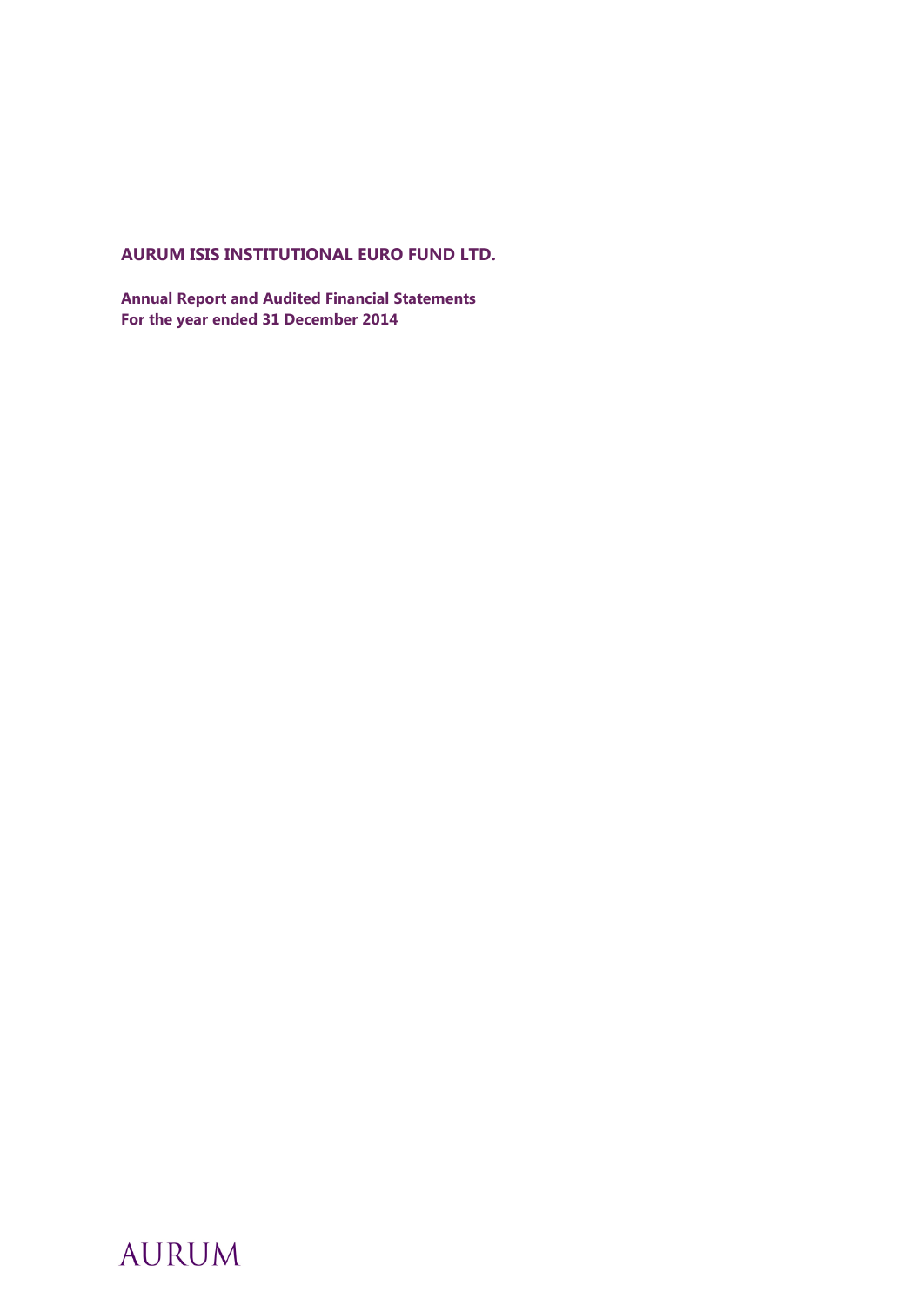# **Annual Report and Audited Financial Statements contents**

|                                                                                                                           | Page      |
|---------------------------------------------------------------------------------------------------------------------------|-----------|
| Directors and service providers                                                                                           | $1 - 2$   |
| Directors' report                                                                                                         | 3         |
| Independent Auditors' report                                                                                              | 4         |
| Portfolio Statement as at 31 December 2014                                                                                | 5         |
| Statement of Comprehensive Income for the year ended 31 December 2014                                                     | 6         |
| Statement of Financial Position as at 31 December 2014                                                                    |           |
| Statement of Changes in Net Assets Attributable to Holders of Participating Shares<br>for the year ended 31 December 2014 | 8         |
| Statement of Cash Flows for the year ended 31 December 2014                                                               | 9         |
| Notes to the Financial Statements                                                                                         | $10 - 18$ |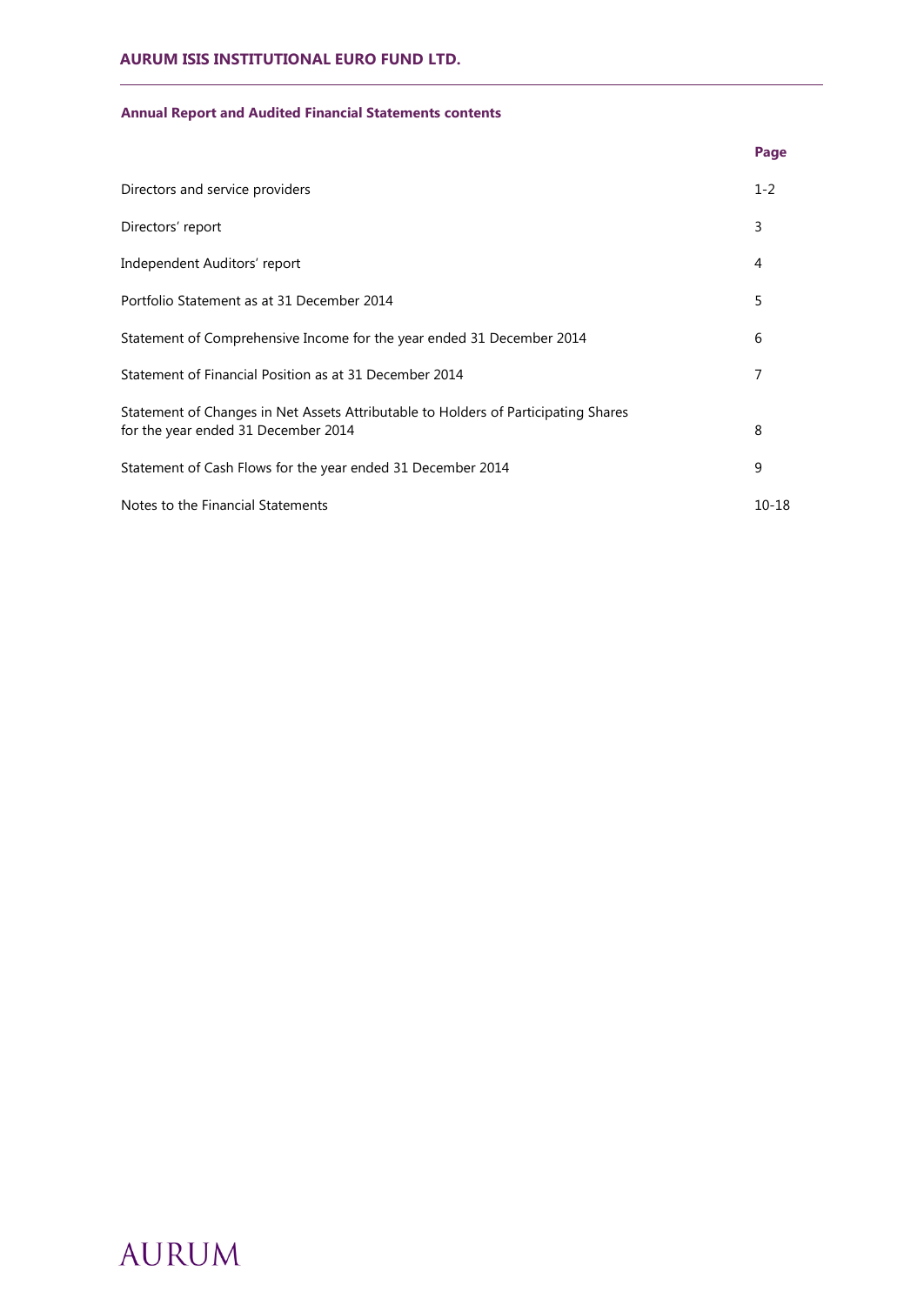| Company                                                     | Aurum Isis Institutional Euro Fund Ltd.<br>Aurum House<br>35 Richmond Road<br>Hamilton HM 08<br>Bermuda                                              |
|-------------------------------------------------------------|------------------------------------------------------------------------------------------------------------------------------------------------------|
| Directors                                                   | Dudley R Cottingham<br>Tina Gibbons<br>Adam Hopkin<br>Christopher C Morris<br>Kevin Gundle<br>Anabel Mackiet<br>Meliosa O'Caoimht<br>Bronwyn Wright+ |
|                                                             | *Independent Directors in accordance with Irish Stock Exchange Listing requirements for Investment Funds                                             |
| Promoter<br>& Investment Adviser                            | Aurum Fund Management Ltd.<br>Aurum House<br>35 Richmond Road<br>Hamilton HM 08<br>Bermuda                                                           |
| Custodian                                                   | Northern Trust Fiduciary Services (Ireland) Limited<br>George's Court<br>54-62 Townsend Street<br>Dublin 2<br>Ireland                                |
| Administrator<br>Sub-Registrar and<br><b>Transfer Agent</b> | Northern Trust International Fund Administration Services (Ireland) Limited<br>George's Court<br>54-62 Townsend Street<br>Dublin 2<br>Ireland        |
| Bermuda Administrator,<br>Registrar & Secretary             | Global Fund Services Ltd.<br>Century House<br>16 Par-la-Ville Road<br>Hamilton HM 08<br>Bermuda                                                      |
| Auditor                                                     | <b>KPMG</b><br><b>Chartered Accountants</b><br>1 Harbourmaster Place<br>International Financial Services Centre<br>Dublin 1<br>Ireland               |
| Sponsoring Member<br>for Bermuda Stock<br>Exchange          | Continental Sponsors Ltd.<br>Century House<br>16 Par-la-Ville Road<br>Hamilton HM 08<br>Bermuda                                                      |

# **Directors and service providers**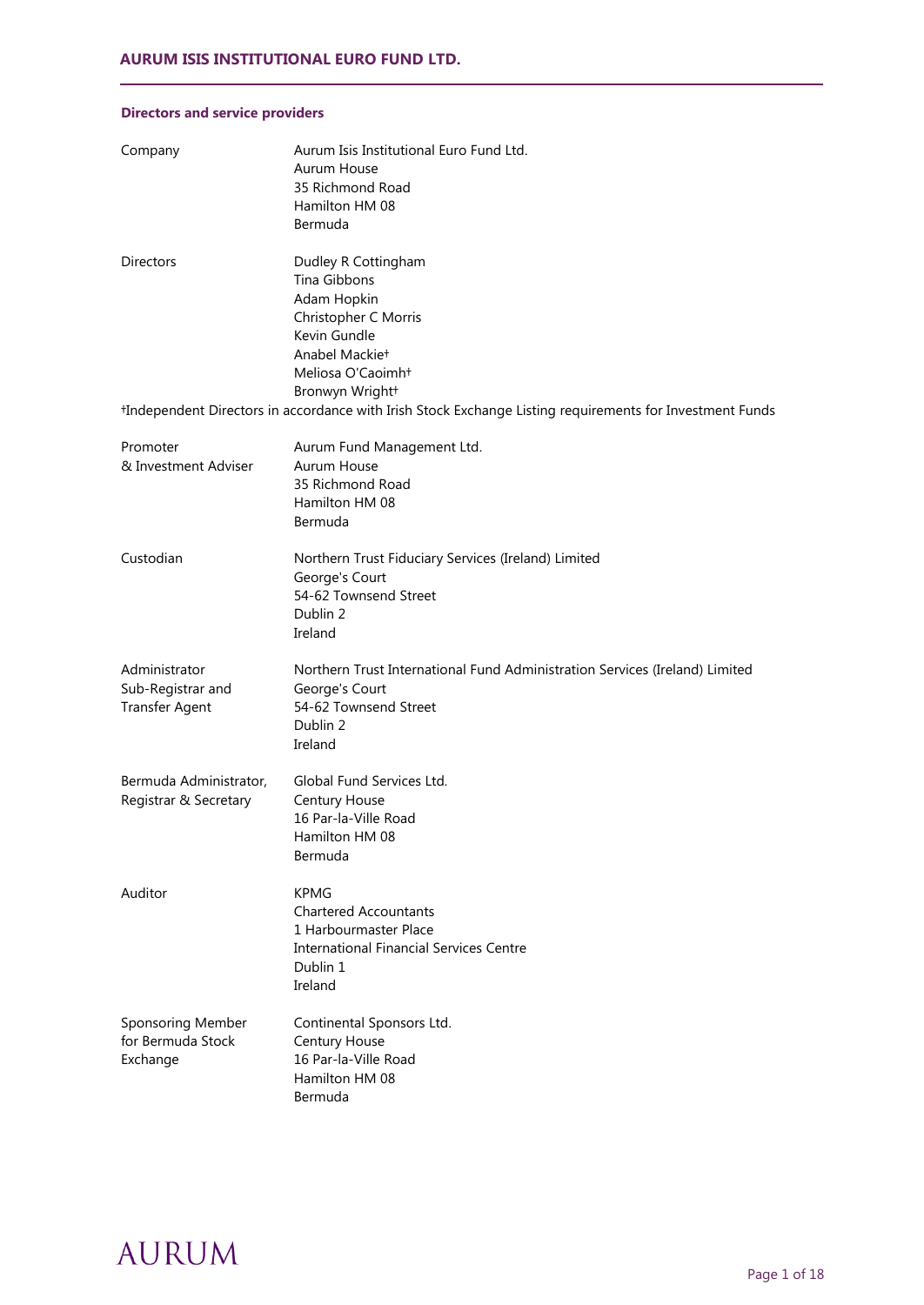# **Directors and service providers (continued)**

| Sponsoring Member<br>for Irish Stock<br>Exchange | J&E Davy<br>Davy House<br>49 Dawson Street<br>Dublin 2<br>Ireland                                                  |
|--------------------------------------------------|--------------------------------------------------------------------------------------------------------------------|
| Bermuda Legal Advisers                           | Conyers Dill & Pearman Limited<br>Clarendon House<br>2 Church Street<br>PO Box HM 666<br>Hamilton HM CX<br>Bermuda |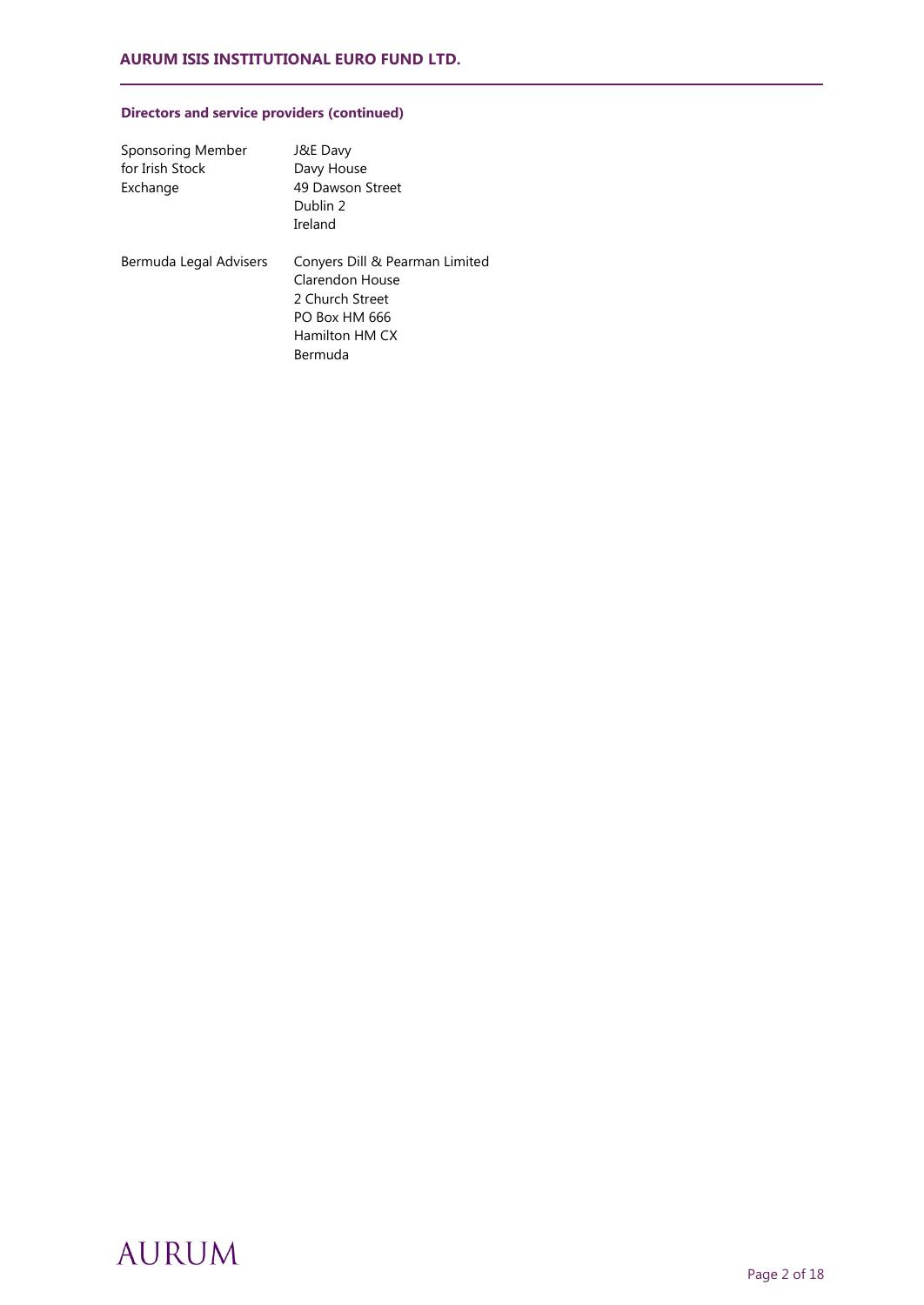#### **Directors' report**

The Directors have the pleasure to present the audited financial statements of Aurum Isis Institutional Euro Fund Ltd. (the "Company") for the year ended 31 December 2014 and report as set out herein in respect of matters required by the Irish Stock Exchange and Bermuda Stock Exchange listing regulations.

#### Principal Material Changes

On 26 March 2014, the Directors approved an amendment to the Investment Advisory Agreement, with effect from 31 March 2014, enabling certain expenses to be paid by the Company rather than by Aurum Isis Fund Ltd. (the "Master Fund"). Also, on the same date, an amendment to the bye-laws of the Company was adopted allowing the renaming of the existing Participating Shares to "Institutional Euro Share Class Restricted" shares and authorising the issuance of "Institutional Euro Share Class Unrestricted" shares, in order to enhance the range of shares offered to investors; these share classes are collectively referred to as "Participating Shares". As at 31 December 2014, no Institutional Euro Share Class Unrestricted shares were in issue. The prospectus was, accordingly, updated to include additional disclosures applicable to holders of Participating Shares designated as 'Unrestricted' and related investment restrictions. There have been no other material changes in the objectives, strategies or key service providers of the Company during the year ended 31 December 2014.

#### Principal Activities

At 31 December 2014 the Net Asset Value ("NAV") per Participating Share for each class of share were as follows:

|                                           | <b>NAV per Participating Share</b> |            |
|-------------------------------------------|------------------------------------|------------|
| <b>Share Class</b>                        | 31/12/2014                         | 31/12/2013 |
| Institutional Euro Share Class Restricted | € 1.158.28                         | € 1,113.35 |

The Company is a Feeder Fund which invests solely, apart from currency hedging, in the Participating Shares of the Master Fund. The Company's investment objective is to achieve long term capital growth by investing its assets in Participating Shares of the Master Fund.

The Company's performance is allied with the performance of the Master Fund. The Performance Review, the Market Review and Outlook for the Master Fund for the year ended 31 December 2014, contained within the annual report of the Master Fund, are appended to the Company's financial statements.

#### Remuneration

The Directors are considered to be the only identified staff for the purposes of the European Union (Alternative Investment Fund Managers) Regulations 2013. The Directors are entitled to remuneration for their services from the Master Fund, please refer to the accompanying Master Fund financial statements for details of remuneration paid to the Directors.

#### Connected parties

Transactions carried out with the Company by the Administrator, Investment Adviser, Custodian and Directors ("connected parties") must be carried out as if negotiated at arm's length. Transactions must be in the best interests of the Shareholders.

The Directors are satisfied all transactions with connected parties entered into during the year were conducted at arm's length prices.

#### **Thanks**

We thank the Shareholders for their support and look forward to further opportunities for continued growth.

**Director** 21 April 2015

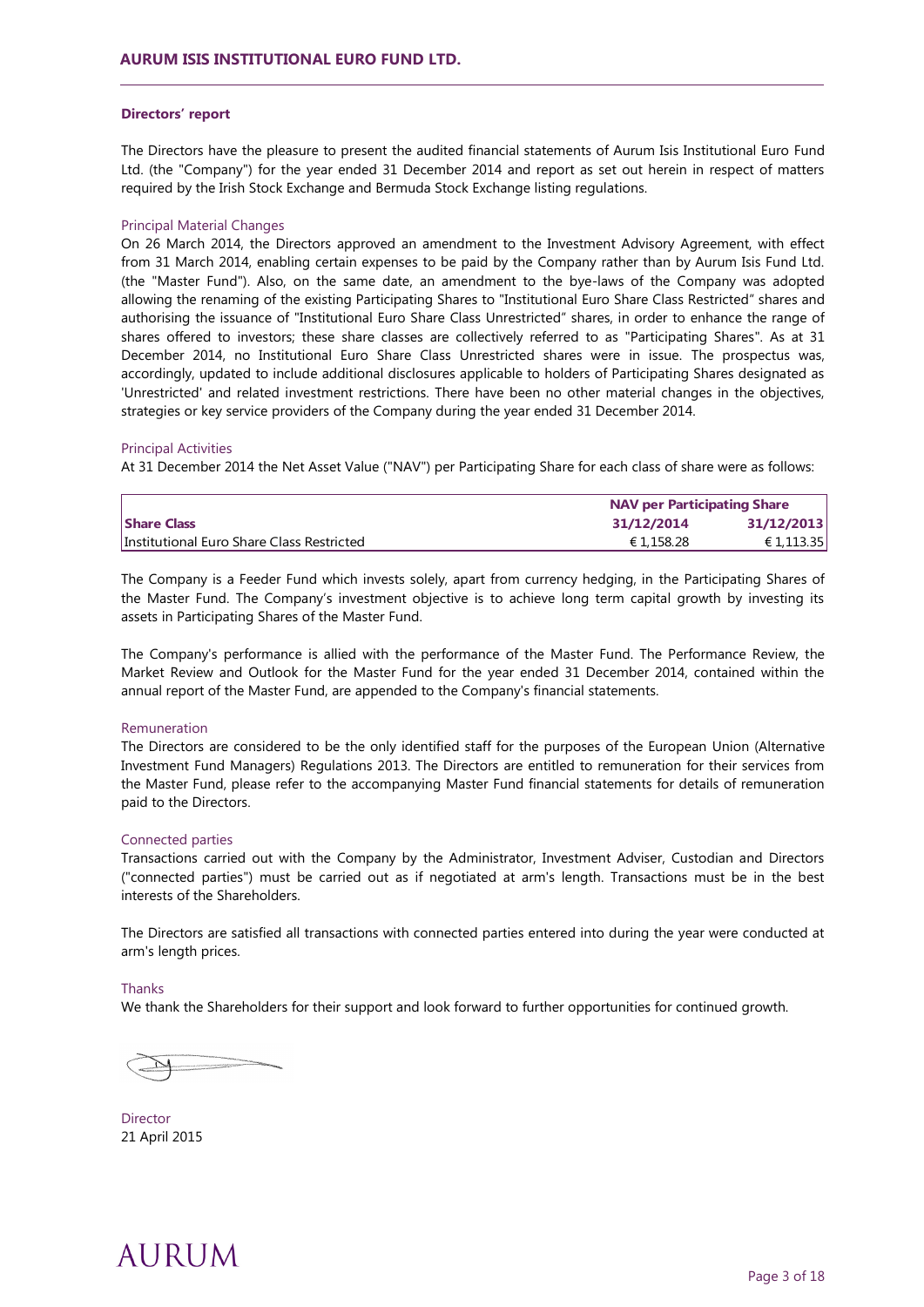# **Independent Auditors' Report to the Shareholders of Aurum Isis Institutional Euro Fund Ltd.**

We have audited the accompanying financial statements of Aurum Isis Institutional Euro Fund Ltd. (the "Company") for the year ended 31 December 2014, which comprise the Statement of Comprehensive Income, the Statement of Financial Position, the Statement of Changes in Net Assets Attributable to Holders of Participating Shares, the Statement of Cash Flows for the year then ended, and notes, comprising a summary of significant accounting policies and other explanatory information.

#### Directors' Responsibility for the Financial Statements

The Directors are responsible for the preparation and fair presentation of these financial statements in accordance with International Financial Reporting Standards, and for such internal control as they determine necessary to enable the preparation of financial statements that are free from material misstatement, whether due to fraud or error.

#### Auditors' Responsibility

Our responsibility is to express an opinion on these financial statements based on our audit. We conducted our audit in accordance with International Standards on Auditing. Those standards require that we comply with ethical requirements and plan and perform the audit to obtain reasonable assurance about whether the financial statements are free from material misstatement.

An audit involves performing procedures to obtain audit evidence about the amounts and disclosures in the financial statements. The procedures selected depend on our judgment, including the assessment of the risks of material misstatement of the financial statements, whether due to fraud or error. In making those risk assessments, we consider internal control relevant to the entity's preparation and fair presentation of the financial statements in order to design audit procedures that are appropriate in the circumstances, but not for the purpose of expressing an opinion on the effectiveness of the entity's internal control. An audit also includes evaluating the appropriateness of accounting policies used and the reasonableness of accounting estimates made by management, as well as evaluating the overall presentation of the financial statements.

We believe that the audit evidence we have obtained is sufficient and appropriate to provide a basis for our audit opinion.

# **Opinion**

In our opinion, the financial statements present fairly, in all material respects, the financial position of the Company as at 31 December 2014, and its financial performance and its cash flows for the year then ended in accordance with International Financial Reporting Standards.

 $H$   $\rho$  m  $\epsilon$ 

KPMG 1 Harbourmaster Place International Financial Services Centre Dublin 1 Ireland 21 April 2015

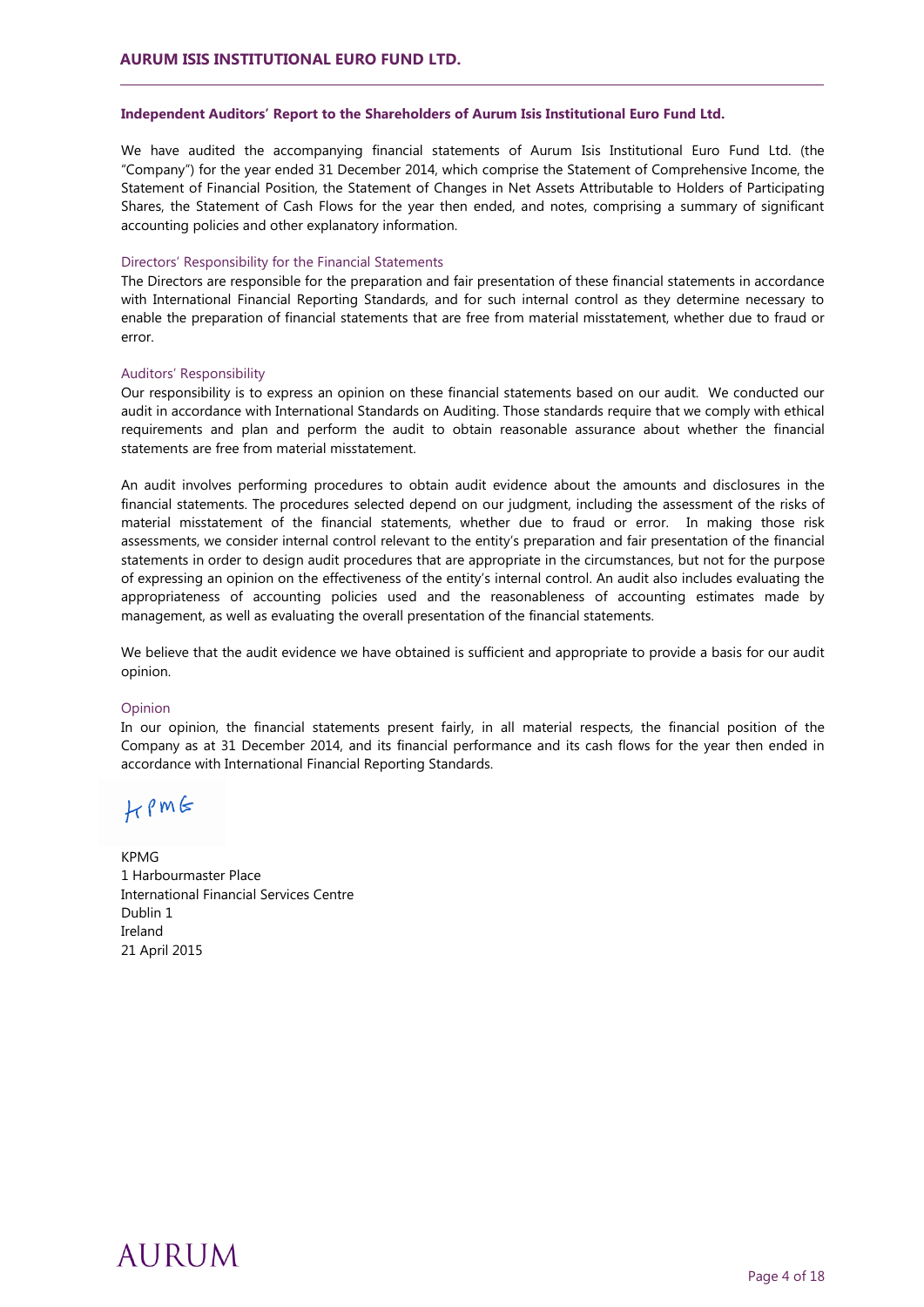# **Portfolio Statement**

as at 31 December 2014

|                      |                 | 31 December 2014  |          |                 | 31 December 2013  |            |
|----------------------|-----------------|-------------------|----------|-----------------|-------------------|------------|
|                      | Nominal holding |                   |          | Nominal holding |                   |            |
|                      | of shares       | <b>Fair Value</b> | % of NAV | of shares       | <b>Fair Value</b> | % of NAV   |
|                      |                 | €                 | $\%$     |                 | €                 | $\%$       |
| Aurum Isis Fund Ltd. | 1,132,505       | 260, 558, 163     | 103.34%  | 1,229,286       | 239,039,426       | 98.72%     |
| Other assets         |                 | 14.170            | 0.01%    |                 | 3,317,251         | 1.37%      |
| <b>Total assets</b>  |                 | 260, 572, 333     | 103.35%  |                 | 242,356,677       | 100.09%    |
| Other liabilities    |                 | (8,439,659)       | (3.35%)  |                 | (215, 313)        | $(0.09\%)$ |
| Total net assets     |                 | 252.132.674       | 100.00%  |                 | 242, 141, 364     | 100.00%    |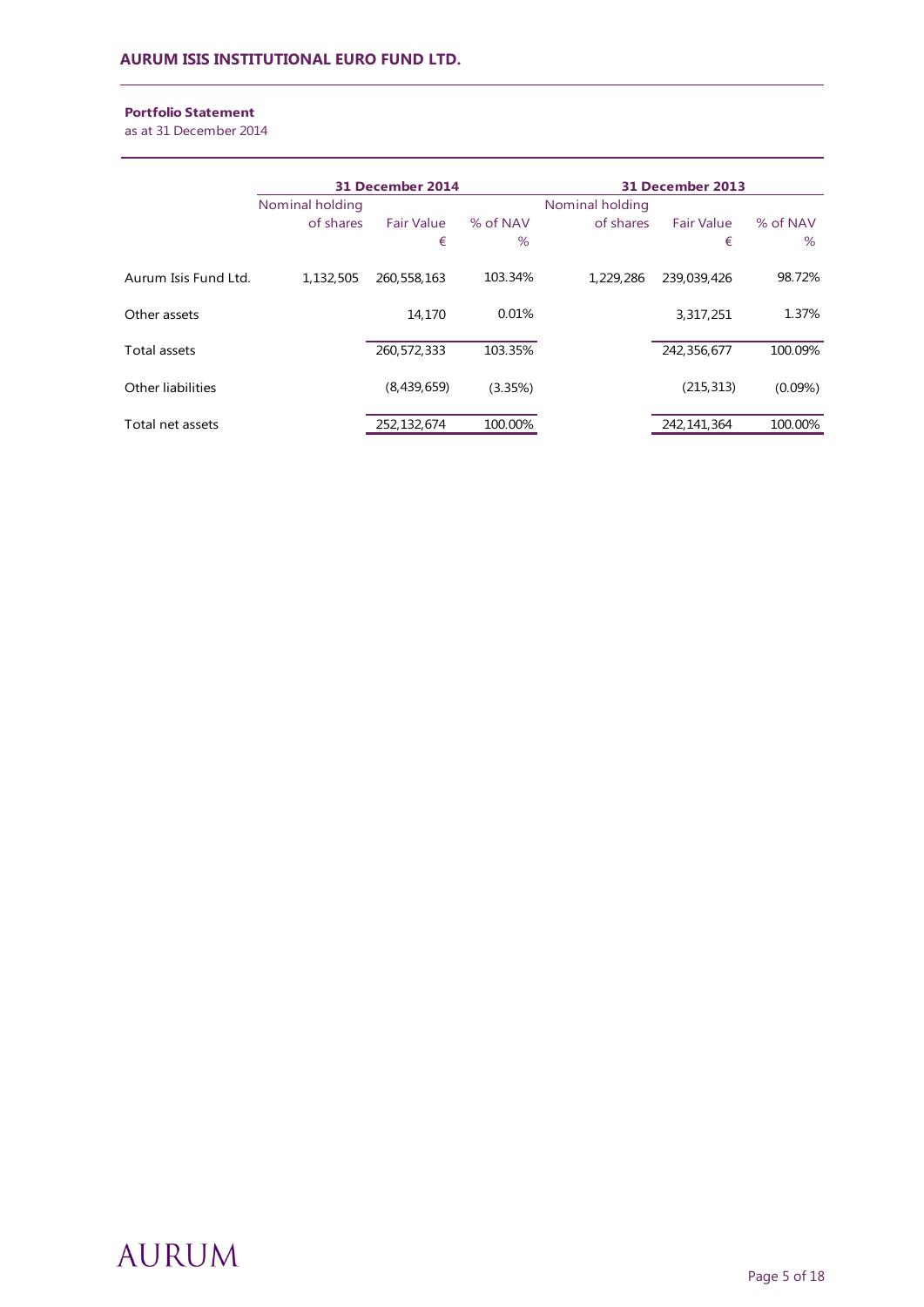# **Statement of Comprehensive Income**

for the year ended 31 December 2014

| 2013       |                                                                                     | 2014       |
|------------|-------------------------------------------------------------------------------------|------------|
| €          | note                                                                                | €          |
|            |                                                                                     |            |
|            | Gains from financial assets at fair value through profit or loss                    |            |
| 11,918,611 | 2, 11<br>Net gain on investments                                                    | 11,063,922 |
|            | Other Income                                                                        |            |
| 2,389,444  | Other income                                                                        | 604,692    |
| 14,308,055 | <b>Total Revenue</b>                                                                | 11,668,614 |
|            |                                                                                     |            |
|            | <b>Operating expenses</b>                                                           |            |
| $\bar{a}$  | Investment Adviser fees<br>3                                                        | 1,860,143  |
| 1,565,311  | 3<br>Incentive fees                                                                 | 30,426     |
| 5,325      | Net interest expense                                                                | 1,028      |
| 1,570,636  | Total operating expenses                                                            | 1,891,597  |
|            |                                                                                     |            |
|            | Change in net assets attributable to holders of Participating Shares resulting from |            |
| 12,737,419 | operations                                                                          | 9,777,017  |

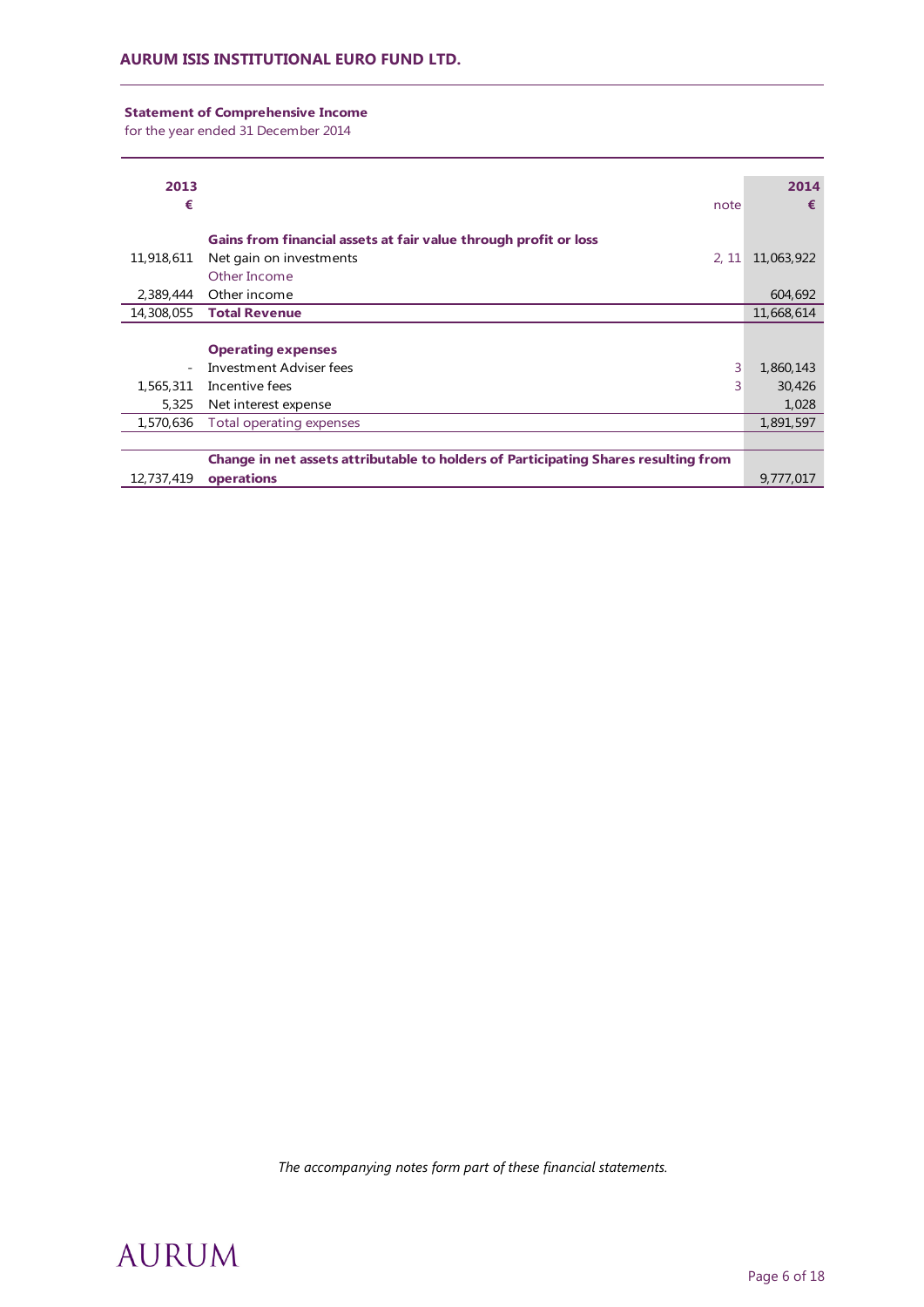**Statement of Financial Position**

as at 31 December 2014

| 2013          |                                                                                    |       | 2014           |
|---------------|------------------------------------------------------------------------------------|-------|----------------|
| €             |                                                                                    | note  | €              |
|               |                                                                                    |       |                |
|               | <b>Assets</b>                                                                      |       |                |
|               | Financial assets at fair value through profit or loss                              |       |                |
|               | 239,039,426 Investments at fair value                                              | 2, 10 | 260, 558, 163  |
|               | 1,613,894 Unrealised appreciation in forward foreign exchange contracts            | 9     | 14,170         |
|               | Financial assets measured at amortised cost                                        |       |                |
|               | 196,967 Other receivables                                                          |       |                |
|               | 1,506,390 Cash and cash equivalents                                                | 2     |                |
|               | 242,356,677 Total assets                                                           |       | 260, 572, 333  |
|               |                                                                                    |       |                |
|               | <b>Liabilities</b>                                                                 |       |                |
|               | Financial liabilities at fair value through profit or loss                         |       |                |
|               | Unrealised depreciation in forward foreign exchange contracts                      | 9     | 4,951,151      |
|               | Financial liabilities measured at amortised cost                                   |       |                |
|               | - Investment Adviser fees payable                                                  | 3     | 210,322        |
|               | 215.313 Incentive fees payable                                                     | 3     |                |
|               | Bank overdraft                                                                     | 2, 6  | 3,278,186      |
|               | Total liabilities (excluding amounts attributable to holders of                    |       |                |
|               | 215,313 Participating Shares)                                                      |       | 8,439,659      |
|               |                                                                                    |       |                |
|               | 242,141,364 Net assets attributable to holders of Participating and Sponsor Shares | 5     | 252, 132, 674  |
|               |                                                                                    |       |                |
| 242, 141, 362 | Net assets attributable to holders of Participating Shares                         | 5     | 252, 132, 672  |
|               |                                                                                    |       |                |
|               | <b>Equity</b>                                                                      |       |                |
|               | 2 Net assets attributable to holders of Sponsor Shares                             | 5     | 2              |
|               | 2 Total Equity                                                                     |       | $\overline{2}$ |

These financial statements were approved by the Directors on 21 April 2015 and signed on their behalf by:

O,

Director Director 21 April 2015 21 April 2015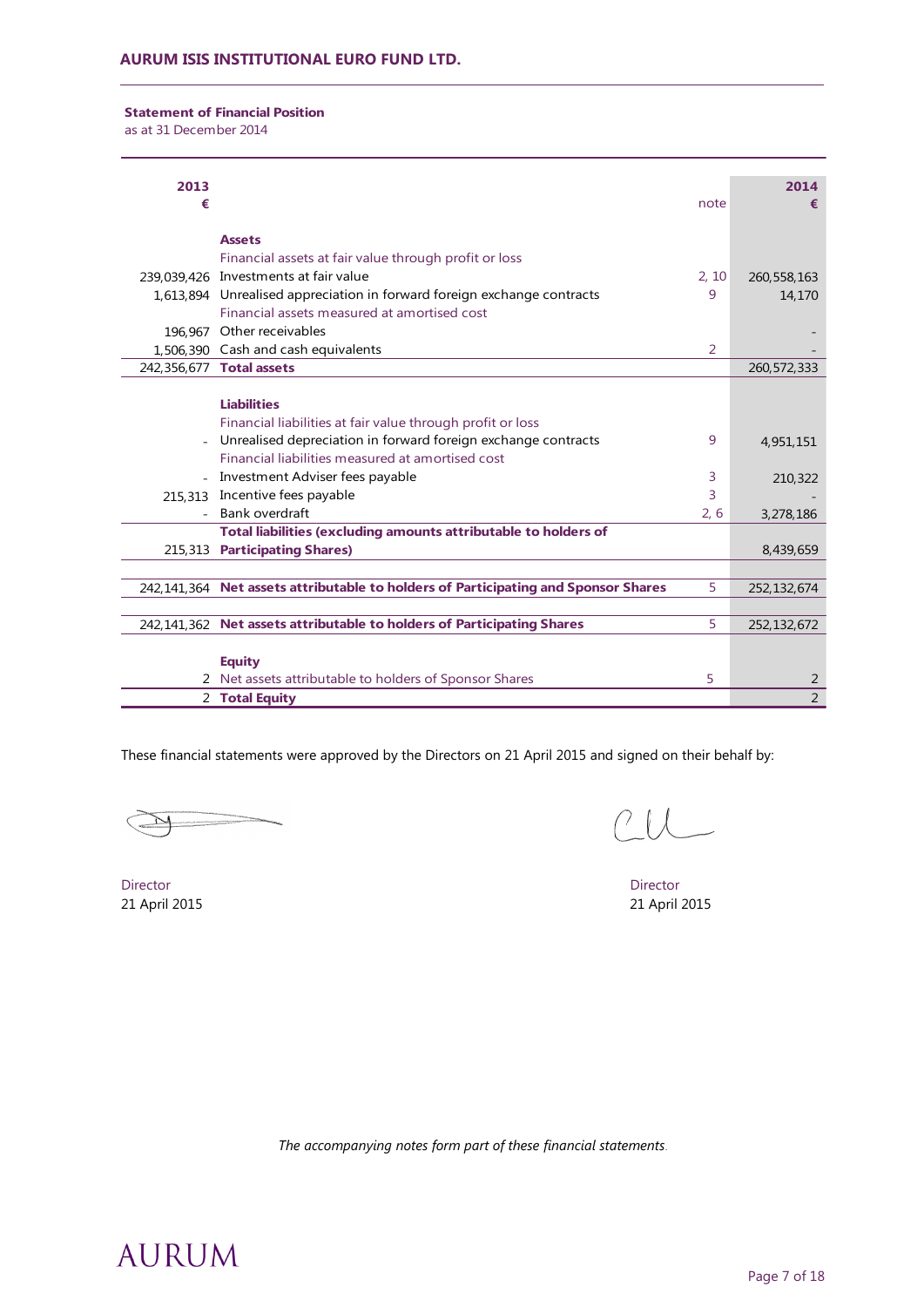**Statement of Changes in Net Assets Attributable to Holders of Participating Shares**

for the year ended 31 December 2014

|                                                                                                | €             |
|------------------------------------------------------------------------------------------------|---------------|
| <b>Balance at 1 January 2014</b>                                                               | 242, 141, 362 |
|                                                                                                |               |
| Change in net assets attributable to holders of Participating Shares resulting from operations | 9,777,017     |
| Subscriptions during the year                                                                  | 214,293       |
| <b>Balance at 31 December 2014</b>                                                             | 252,132,672   |
|                                                                                                |               |
| <b>Balance at 1 January 2013</b>                                                               | 124, 261, 711 |
|                                                                                                |               |
| Change in net assets attributable to holders of Participating Shares resulting from operations | 12,737,419    |
| Subscriptions during the year                                                                  | 105, 142, 232 |
| <b>Balance at 31 December 2013</b>                                                             | 242.141.362   |

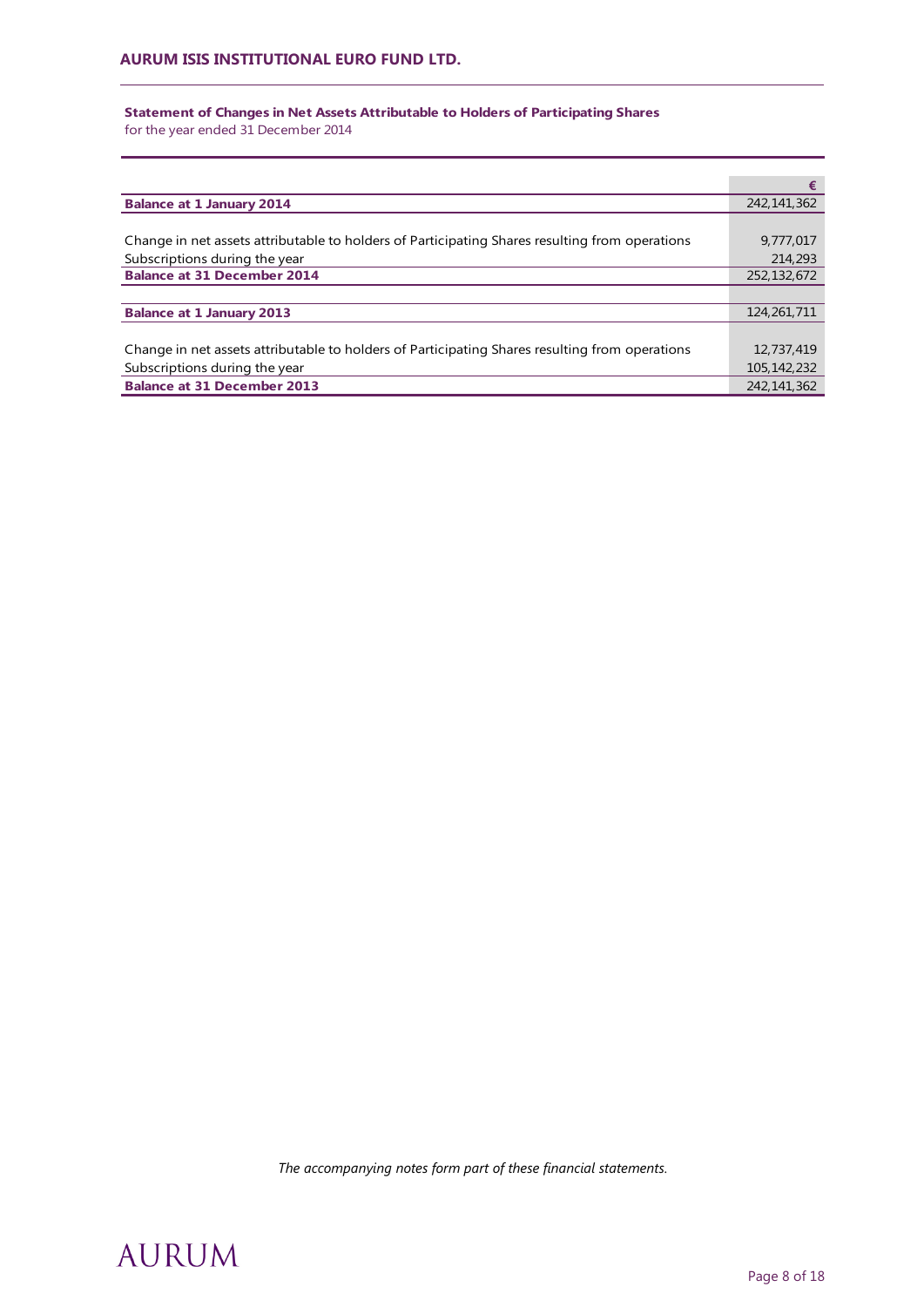# **Statement of Cash Flows**

for the year ended 31 December 2014

| 2013<br>€       |                                                                | 2014<br>€      |
|-----------------|----------------------------------------------------------------|----------------|
|                 | <b>Cash flows from operating activities</b>                    |                |
|                 | Change in net assets attributable to holders of Participating  |                |
|                 | 12,737,419 Shares resulting from operations                    | 9,777,017      |
|                 | (117,896,049) Purchase of investments                          | (5, 162, 734)  |
|                 | 3,168,682 Proceeds from sales of investments                   | 26,522,800     |
|                 | Adjustment for non cash items and working capital              |                |
|                 | (2,205,745) Net unrealised gain on investments and currencies  | (32, 994, 643) |
|                 | (206,335) Net realised gain on investments                     | (3, 333, 285)  |
|                 | Changes in operating assets and liabilities                    |                |
|                 | (96,293) (Increase)/decrease in receivables                    | 196,967        |
| 215,313         | Increase/(decrease) in payables                                | (4,991)        |
| (104, 283, 008) | Net cash outflow from operating activities                     | (4,998,869)    |
|                 | <b>Cash flows from financing activities</b>                    |                |
|                 | 105,142,232 Subscriptions for shares                           | 214,293        |
|                 | 105,142,232 Net cash inflow from financing activities          | 214,293        |
|                 |                                                                |                |
|                 | 859,224 Net increase/(decrease) in cash and cash equivalents   | (4,784,576)    |
|                 |                                                                |                |
|                 | 647,166 Cash and cash equivalents at the beginning of the year | 1,506,390      |
|                 | 1,506,390 Cash and cash equivalents at the end of the year     | (3, 278, 186)  |

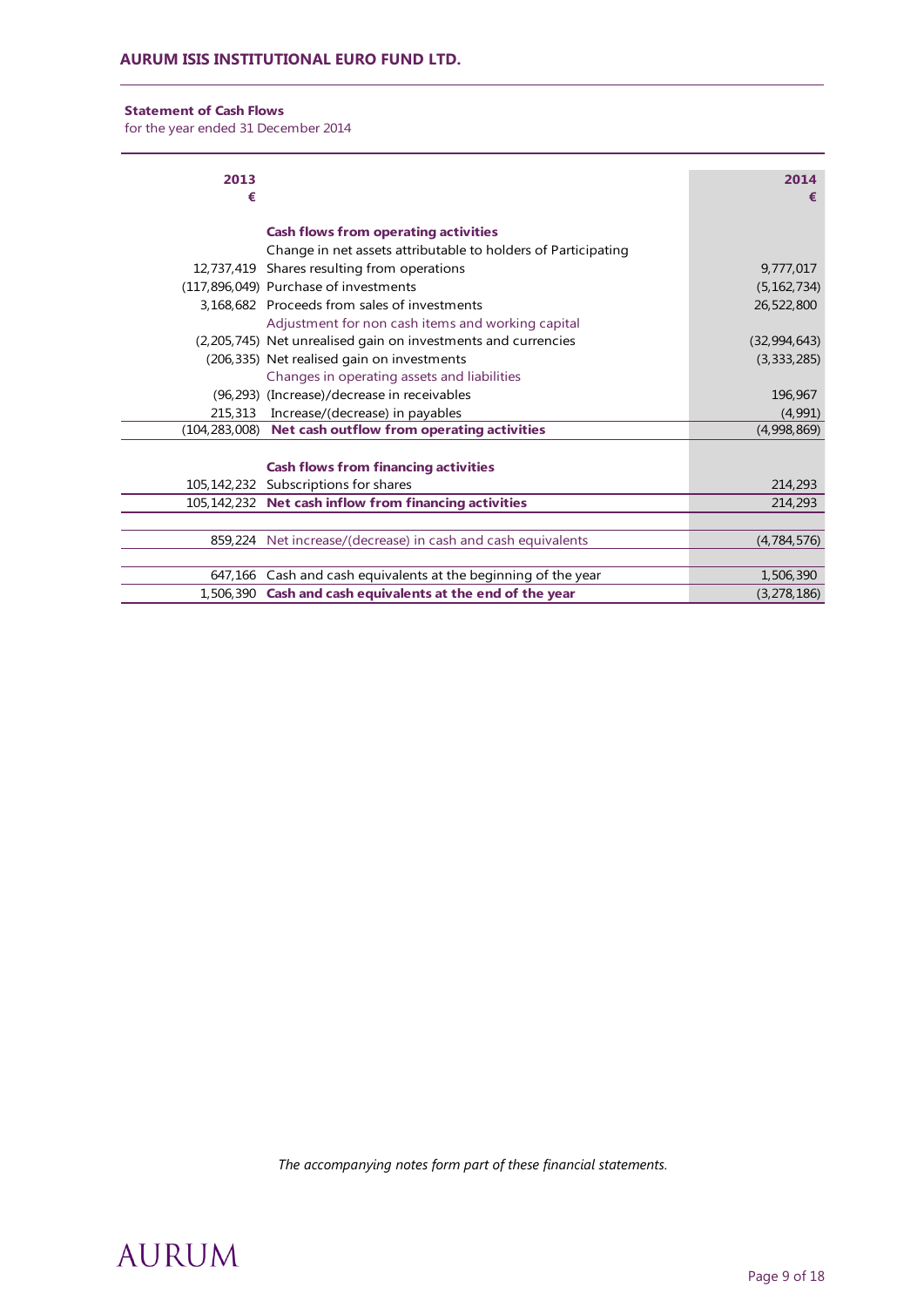#### **1. General**

Aurum Isis Institutional Euro Fund Ltd. (the "Institutional Euro Fund" or the "Company") was incorporated in Bermuda on 26 August 2010 under the Companies Act 1981 as amended and acts as an investment company. Shares of the Institutional Euro Fund are denominated in euro. The Institutional Euro Fund is one of nine Feeder Funds (the "Feeder Funds") comprising the Institutional Euro Fund, Aurum Isis Euro Fund Ltd. (the "Euro Fund"), Aurum Isis Swiss Franc Fund Ltd. (the "Swiss Franc Fund"), Aurum Isis Dollar Fund Ltd. (the "Dollar Fund"), Aurum Isis Institutional Dollar Fund Ltd. (the "Institutional Dollar Fund"), Aurum Isis Sterling Fund Ltd. (the "Sterling Fund"), Aurum Isis Institutional Sterling Fund Ltd. (the "Institutional Sterling Fund"), Aurum Isis Australian Dollar Fund Ltd. (the "Australian Dollar Fund") and Aurum Isis Japanese Yen Fund Ltd. (the "Japanese Yen Fund") that invest in Aurum Isis Fund Ltd. (the "Master Fund"). The other Feeder Funds have euro, Swiss franc, US dollar, sterling, Australian dollar and Japanese yen denominated shares respectively. The Institutional Euro Fund is listed on the Irish and Bermuda Stock Exchanges.

The Feeder Funds must solely invest into Participating Shares of the Master Fund, except in the case of the Swiss Franc, Sterling, Institutional Sterling, Euro, Institutional Euro, Australian Dollar and Japanese Yen Funds in respect of currency hedging. The Participating Shares of the Master Fund are valued in US dollars. The Swiss Franc, Sterling, Institutional Sterling, Euro, Institutional Euro, Australian Dollar and Japanese Yen Funds whilst investing into US dollar denominated Participating Shares of the Master Fund will, by appropriate currency hedging, seek to protect the value of their shares in Swiss franc, sterling, euro, Australian dollar and Japanese yen terms irrespective of movements in currency values between the US dollar and their respective currencies. The Master Fund pays the fees of the Administrators, Custodian, audit, formation and minor out of pocket expenses and Directors' fees of all Funds. Each Fund will otherwise bear its own costs and liabilities.

The Company's investment objective is to achieve long term capital growth by investing in the Participating Shares of the Master Fund. The annual report and audited financial statements of the Master Fund for the year ended 31 December 2014 are attached and should be read in conjunction with these financial statements.

The audited financial statements were approved by the Board of Directors on 21 April 2015

#### **2. Significant Accounting Policies**

The principal accounting policies which have been applied are set out below.

#### Statement of Compliance

The financial statements have been prepared in accordance with International Financial Reporting Standards ("IFRS") as issued by the International Accounting Standards Board ("IASB").

#### Basis of Preparation

The financial statements have been prepared on a historical cost basis except for financial instruments classified at fair value through profit or loss that have been measured at fair value.

The accounting policies have been applied consistently by the Company and are consistent with those used in the previous year, other than for the effect of any new standards adopted.

The financial statements have been prepared on a going concern basis.

The functional currency of the Company is euro as the Directors have determined that this reflects the Company's primary economic environment. The presentation currency of the financial statements is also euro.

#### Changes in accounting policy

 The Company has adopted "Offsetting Financial Assets and Financial Liabilities (Amendments to IAS 32)" from 1 January 2014. The Company has no legally enforceable right to set-off, therefore the amendment did not have any impact on the Company's financial statements.

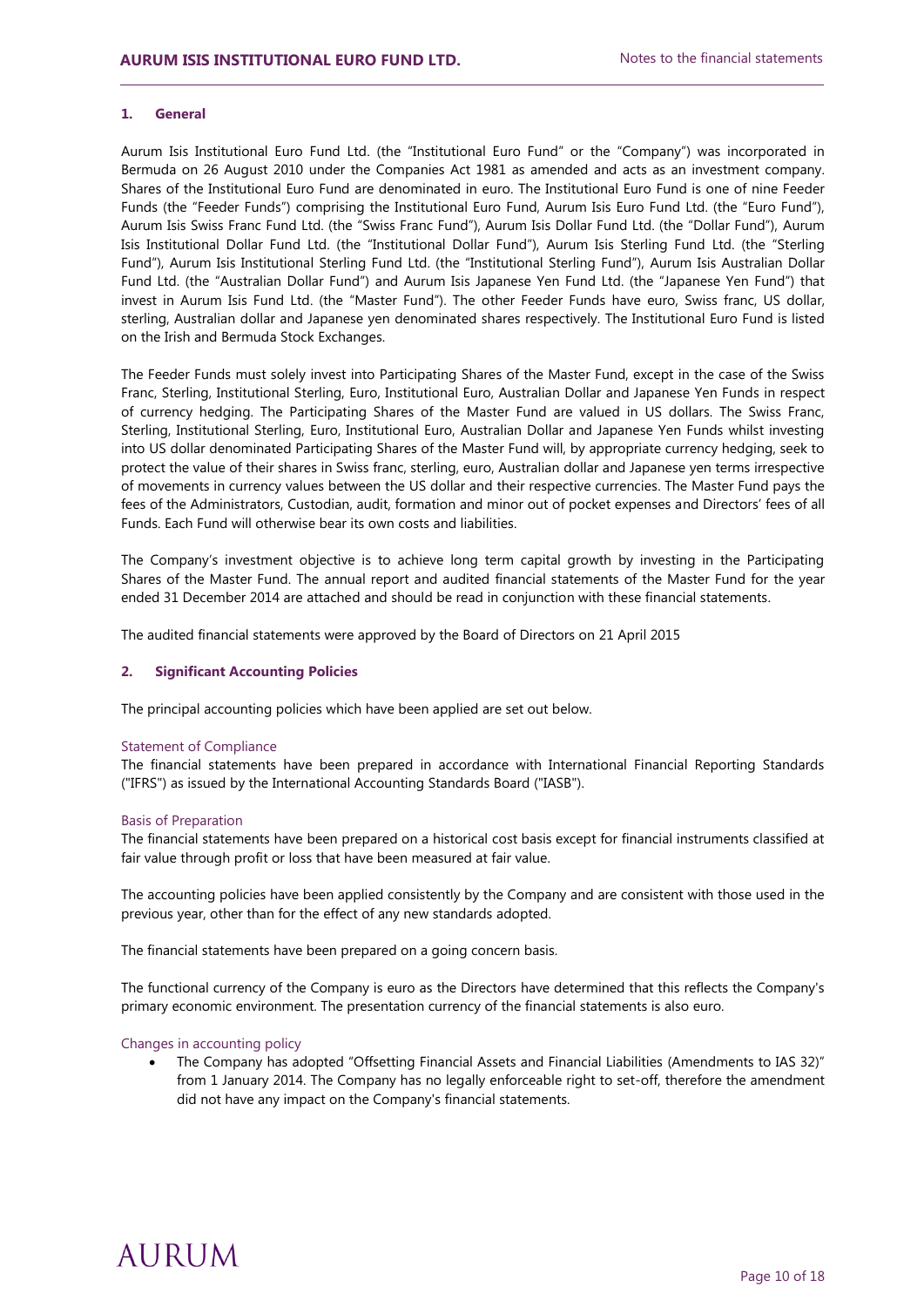# **2. Significant Accounting Policies (continued)**

## New standards and interpretations applicable to future reporting periods

There are standards and interpretations issued but not effective that have not been adopted in these financial statements:

 IFRS 9 "Financial instruments", effective for annual periods beginning on or after 1 January 2018, specifies how an entity should classify and measure financial assets and liabilities, including some hybrid contracts. The standard improves and simplifies the approach for classification and measurement of financial assets compared with the requirements of IAS 39. Most of the requirements in IAS 39 for classification and measurement of financial liabilities were carried forward unchanged. The standard applies a consistent approach to classifying financial assets and replaces the numerous categories of financial assets in IAS 39, each of which had its own classification criteria. The standard is not expected to have a significant impact on the Company's financial position or performance, as it is expected that the Company will continue to classify its financial assets as being at fair value through profit or loss.

The Directors anticipate that the adoption of standards or interpretations currently in issue but not yet effective will have no material impact on the financial statements of the Company in the period of initial application.

# Assets and liabilities

#### *Investments*

The Company classifies its financial investments (assets and liabilities) into categories in accordance with IAS 39 "Financial Instruments: Recognition and Measurement".

The Company, on initial recognition, designates investments in the Master Fund at fair value through profit or loss as, in doing so, it results in more relevant information because the investments and related liabilities are managed as a group of financial assets and liabilities and performance is evaluated on a fair value basis and reported to key management personnel accordingly.

Forward Currency Contracts are categorised as held for trading as the Company does not designate any derivatives as hedges for hedge accounting purposes, as described under IAS 39.

Fair value is the price that would be received to sell an asset or paid to transfer a liability in an orderly transaction between market participants at the measurement date.

Investments in the Master Fund are recorded at the Net Asset Value per share as reported by the Administrator of the Master Fund at the measurement date. Where the Administrator is unable to provide Net Asset Value per share, the Directors make their own assessment of value based on available information. In determining fair value, the Directors take into consideration where applicable, the impact of suspensions of redemptions, liquidation proceedings, investments in side pockets and any other significant factors.

At 31 December 2014 there were no instances wherein the Administrator was unable to provide the Net Asset Value per share or that the Directors considered it necessary to make any adjustment to the Net Asset Value per share provided in order to arrive at fair value. Disclosures relating to the risks the Company may face as a result of its investment into the Master Fund are in note 8 'Financial Instruments and Risk Exposure'.

Investment transactions are recorded on the trade date at which point the Company becomes a party to the specific investment.

Financial assets and financial liabilities are measured initially at the transaction price on the trade date. Transaction costs are expensed immediately. After initial measurement, the Company measures financial instruments which are classified at fair value through profit and loss at their fair value. Changes in fair value are recorded within net gain on investments.

Purchases and sales of financial assets and financial liabilities are recognised using trade date accounting. Realised capital gains and losses on investment transactions are determined on the weighted average cost basis and are included in the Statement of Comprehensive Income. Unrealised capital gains and losses from a change in the fair value of investments are recognised in the Statement of Comprehensive Income within net gain on investments.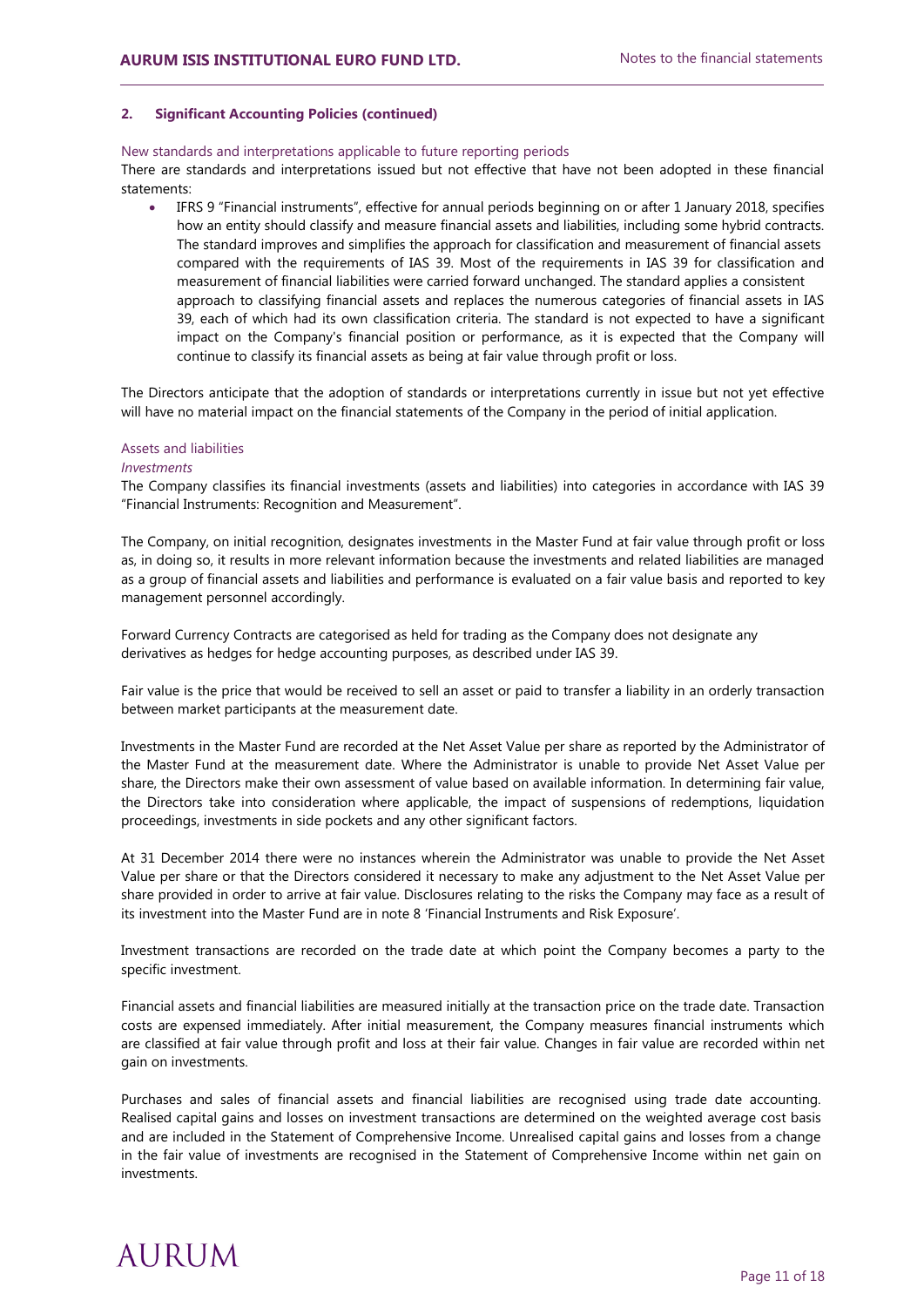#### **2. Significant Accounting Policies (continued)**

# Assets and liabilities (continued)

# *Financial assets at amortised cost*

Loans and receivables are non-derivative financial assets with fixed or determinable payments that are not quoted in an active market and they are carried at amortised cost. The Company includes in this category cash and cash equivalents, amounts receivable from brokers, if any, and other receivables. The amortised cost of a financial asset is the amount at which the instrument is measured at initial recognition (its fair value) adjusted for initial direct costs, minus principal repayments, plus or minus the cumulative amortisation, using the effective interest rate method, of any difference between the initial amount recognised and the maturity amount, minus any reduction for impairment.

#### *Financial liabilities at amortised cost*

The Company includes in this category expenses payable for investments purchased.

#### *Offsetting*

Financial assets and liabilities are offset and the net amount presented in the Statement of Financial Position when, and only when, the Company has a legal right to set off the recognised amounts and it intends to either settle on a net basis or to realise the asset and settle the liability simultaneously.

For the year ended 31 December 2014, and 31 December 2013, there were no financial assets or liabilities subject to enforceable master netting arrangements or similar agreements which would require disclosure.

#### *Derecognition*

A financial asset is derecognised when the Company loses control over the contractual rights that comprise that asset. This occurs when the rights are realised, they expire or they are surrendered. A financial liability is derecognised when the obligation specified in the contract is discharged, cancelled or it expires.

#### *Participating Shares*

Under IFRS, Participating Shares redeemable at the Shareholder's option are classified as financial liabilities and the format of the Statement of Financial Position reflects this in accordance with IAS 32 "Financial Instruments: Presentation". The net assets attributable to holders of Participating Shares are stated at the redemption amount on the reporting date without discounting.

#### Sponsor Shares

Sponsor Shares are classified as equity based on the substance of the contractual arrangements between the Company and the Sponsor Shareholder and in accordance with the definition of equity instruments under IAS 32. The Sponsor Shareholder's equity is stated at amortised cost.

#### Translation of foreign currencies

Transactions in currencies other than euro are recorded at the rate prevailing on the date of the transaction. At each reporting date, non euro denominated monetary items and assets and liabilities measured at fair value are retranslated at the rate prevailing on the reporting date. Foreign currency exchange differences related to investments at fair value through profit or loss are included in net gain from investments. All other differences are reflected in net gain on investments for the year.

#### Net gain on investments

Net gain on investments includes all realised and unrealised fair value changes and foreign exchange differences, but excludes interest.

Net realised gain on investments is calculated using the average cost method.

### Interest Income

Interest income is recognised in the Statement of Comprehensive Income for all interest bearing instruments on an effective interest rate yield basis.

#### Cash and Cash Equivalents and Bank Overdrafts

Cash and cash equivalents comprise cash balances held at banks. Bank overdrafts are repayable on demand. In the Statement of Cash flows, cash and cash equivalents are shown net of any short term overdrafts which are repayable on demand, and form an integral part of the Company's cash management.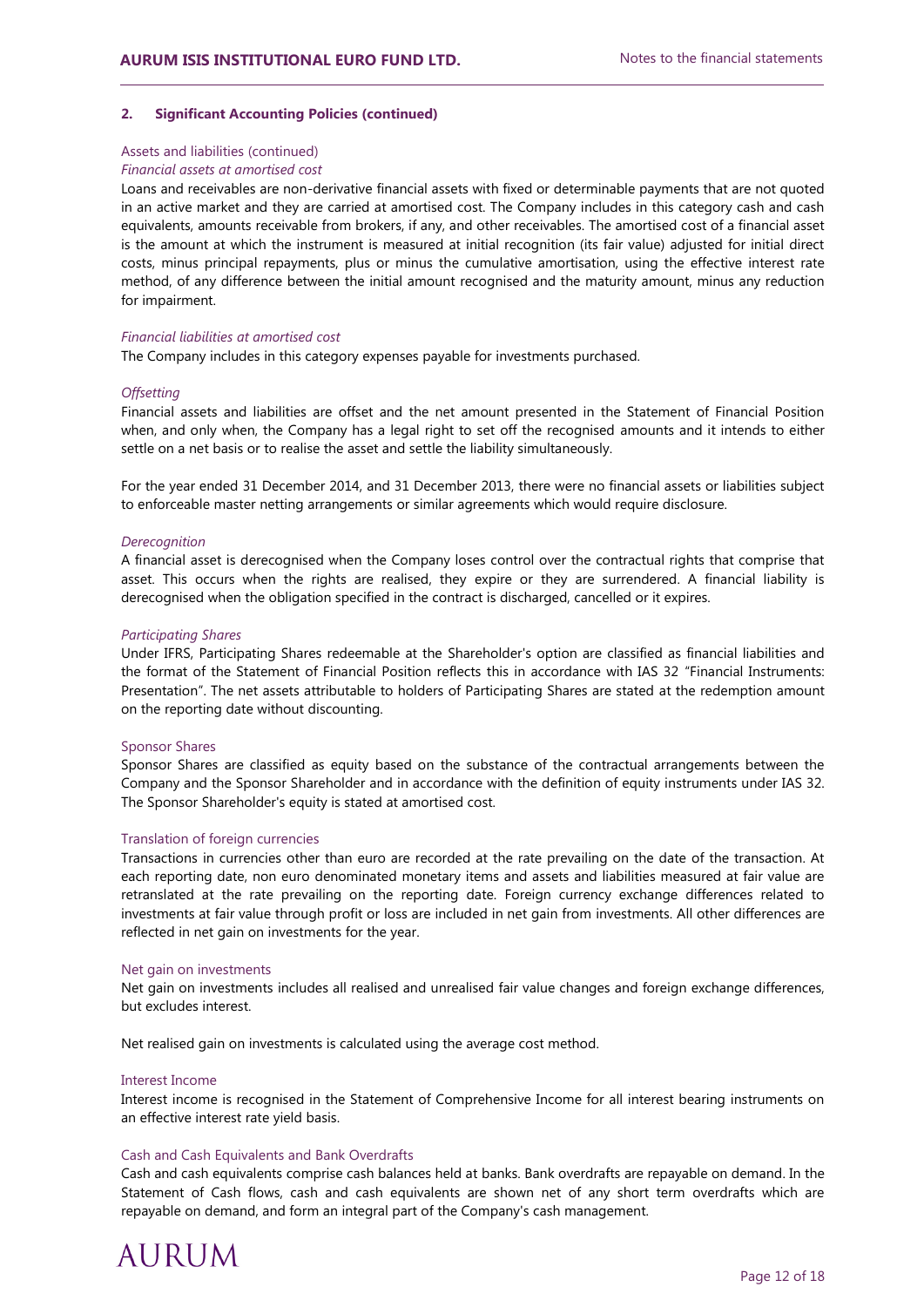# **2. Significant Accounting Policies (continued)**

# Forward Foreign Currency Contracts

The fair value of open forward currency contracts is calculated as the difference between the contracted forward rate and the current forward rate that would close out the contract on the valuation date. Gains or losses arising on the settlement of forward foreign currency contracts are included in the net gains on investments in the Statement of Comprehensive Income.

# Expenses

All expenses are recognised in the Statement of Comprehensive Income on an accruals basis.

# Taxation

The Company has received an undertaking from the Ministry of Finance of Bermuda, under the Exempted Undertakings Tax Protection Act, 1966 exempting the Company from Bermuda income, profit, capital transfer or capital taxes, should such taxes be enacted, until 31 March 2035.

# Use of Estimates and Judgements

The preparation of financial statements in accordance with IFRS requires management to make estimates, judgements and assumptions that affect the reported amounts of assets and liabilities and disclosure of contingent assets and liabilities at the date of the financial statements and the reported amount of income and expenses during the year. Actual results could differ from those estimates.

Revisions to accounting estimates are recognised in the year in which an estimate is revised. The areas of estimates which have the most significant effect on the amounts recognised in the financial statements are disclosed within the Master Fund financial statements in note 10 'Financial Instruments and Risk Exposure' and note 11 'Fair Value Measurement' of those financial statements.

# Master Fund

The Master Fund is not considered to be a subsidiary of the Company as the Investment Adviser beneficially holds all general voting shares which give the holder the current ability to direct the activities that significantly affect the returns of both the Company and the Master Fund. IFRS 10's single control model states that an entity has control over an investee when it is exposed, or has rights, to variable returns from its involvement with the investee and has the ability to affect those returns through its power over the investee. The Directors are satisfied that the Master Fund does not meet the definition of a subsidiary in accordance with IFRS 10.

# Structured Entities

A structured entity is an entity that has been designed so that voting or similar rights are not the dominant factor in deciding who controls the entity, such as when any voting rights relate to administrative tasks only and the relevant activities are directed by means of contractual arrangements. A structured entity often has some or all of the following features or attributes; restricted activities, a narrow and well-defined objective, such as to provide investment opportunities for investors by passing on risks and rewards associated with the assets of the structured entity to investors, insufficient equity to permit the structured entity to finance its activities without subordinated financial support and financing in the form of multiple contractually linked instruments to investors that create concentrations of credit or other risks.

The Company has determined that its investment in the Master Fund represents investments in an unconsolidated structured entity. The Master Fund financed its operations by issuing redeemable shares which were puttable at the holder's option and entitles the holder to a proportional stake in the Master Fund's net assets. The change in fair value of the Company's holding in the Master Fund is included in the Statement of Comprehensive Income in net gain on investments.

The Directors believe that the requirements of IFRS 12, in relation to structured entities, are observed by appending the Master Fund financial statements to the Company's financial statements.

# **3. Investment Adviser and Incentive Fee**

From 1 April 2014, the Company paid the Investment Adviser an annual percentage fee (the "Investment Adviser Fee") and a performance related fee in respect of each class of share where certain performance criteria have been met (the "Incentive Fee"). Both the Investment Adviser Fee and Incentive Fee are calculated monthly and paid monthly in arrears.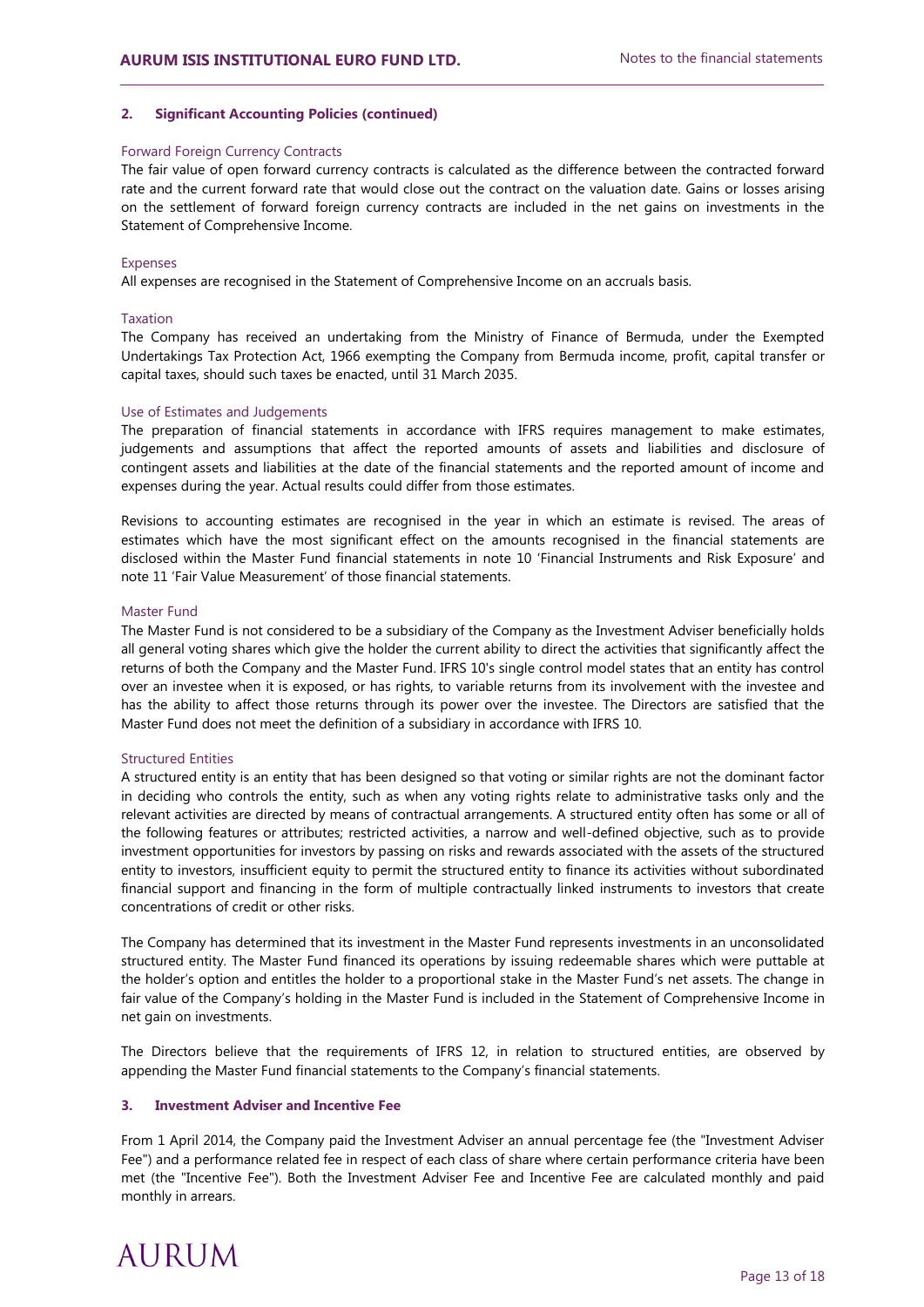# **3. Investment Adviser and Incentive Fee (continued)**

The Investment Adviser Fee and Incentive Fee are calculated based on a percentage of the Gross Asset Value of the Company as at the relevant month end. The Gross Asset Value means the value of the assets of the Company at a valuation point less the liabilities and accrued expenses of the Company other than liabilities that relate to Investment Adviser Fees, Incentive Fees, Administrator Fees, Custodian Fees, Directors' Fees, Audit Fees, Formation Expenses and Sundry Expenses each as incurred with respect to the valuation period ending on such valuation point.

The Incentive Fee is equal to the number of Participating Shares in the Company multiplied by a percentage of the amount by which the Gross Asset Value per Participating Share on a valuation day exceeds the higher of:

- (i) The Base Value: the Net Asset Value per Participating Share on the Base Date increased by the relevant hurdle of 1/12 of the annualised hurdle rate multiplied by the number of performance fee periods since the last Base Date. The Base Date is the last valuation day in the immediately preceding calendar year or, if later, the first valuation day in respect of a share class; or
- (ii) The High Water Mark: the Net Asset Value per Participating Share on the last valuation day upon which an Incentive Fee was crystallised or, if higher, the initial Net Asset Value per Participating Share upon inception of that share class.

The percentage fees applicable to each share class are as follows:

|                                           | <b>Investment Adviser</b> |               | <b>Incentive Fee</b> |
|-------------------------------------------|---------------------------|---------------|----------------------|
| <b>Share Class</b>                        | Fee                       | Incentive Fee | Hurdle               |
| Institutional Euro Share Class Restricted | 1.00%                     | 10.00%        | 5.00%                |

In so far as the Master Fund invests in other Aurum Funds no fees were payable on the amount so invested in addition to those already charged by such Aurum Funds.

Prior to 1 April 2014, the Investment Adviser Fee and Incentive Fee were paid by the Master Fund. The Master Fund ceased to pay such fees as of that date. Please refer to the Master Fund financial statements for notes regarding fees paid by the Master Fund. The Master Fund initially paid the fees set out in the prospectus relating to the Master Fund and the other Feeder Funds but an adjustment was made to or from the Company by the Investment Adviser to ensure that the fees paid by the Company were equivalent to that set out above. The amounts received are included in Other income on the Statement of Comprehensive Income on page 6.

#### **4. Fees**

The Company pays no direct fees other than the Investment Adviser Fee and Incentive Fee outlined in note 3. Please refer to the accompanying Master Fund financial statements for notes regarding fees paid by the Master Fund.

# **5. Share Capital and Net Asset Value per Participating Share**

|                                                                                     | <b>December</b> | <b>December</b> |
|-------------------------------------------------------------------------------------|-----------------|-----------------|
|                                                                                     | 2014            | 2013            |
|                                                                                     |                 | €               |
|                                                                                     |                 |                 |
| Authorised share capital of €0.002 par value per share                              |                 |                 |
| 1,000 Sponsor Shares (presented as equity in accordance with IAS 32)                |                 |                 |
| 4,699,000 Participating Shares (presented as a liability in accordance with IAS 32) | 9,398           | 9,398           |
| <b>Authorised share capital</b>                                                     | 9,400           | 9,400           |

All of the Sponsor Shares have been issued to and are beneficially owned by the Investment Adviser. The Sponsor Shares do not carry the right to participate in the assets of the Company in a winding up, except to the extent of repayment of par value paid in cash, nor in any dividends or other distribution of the Company so long as any Participating Shares are in issue.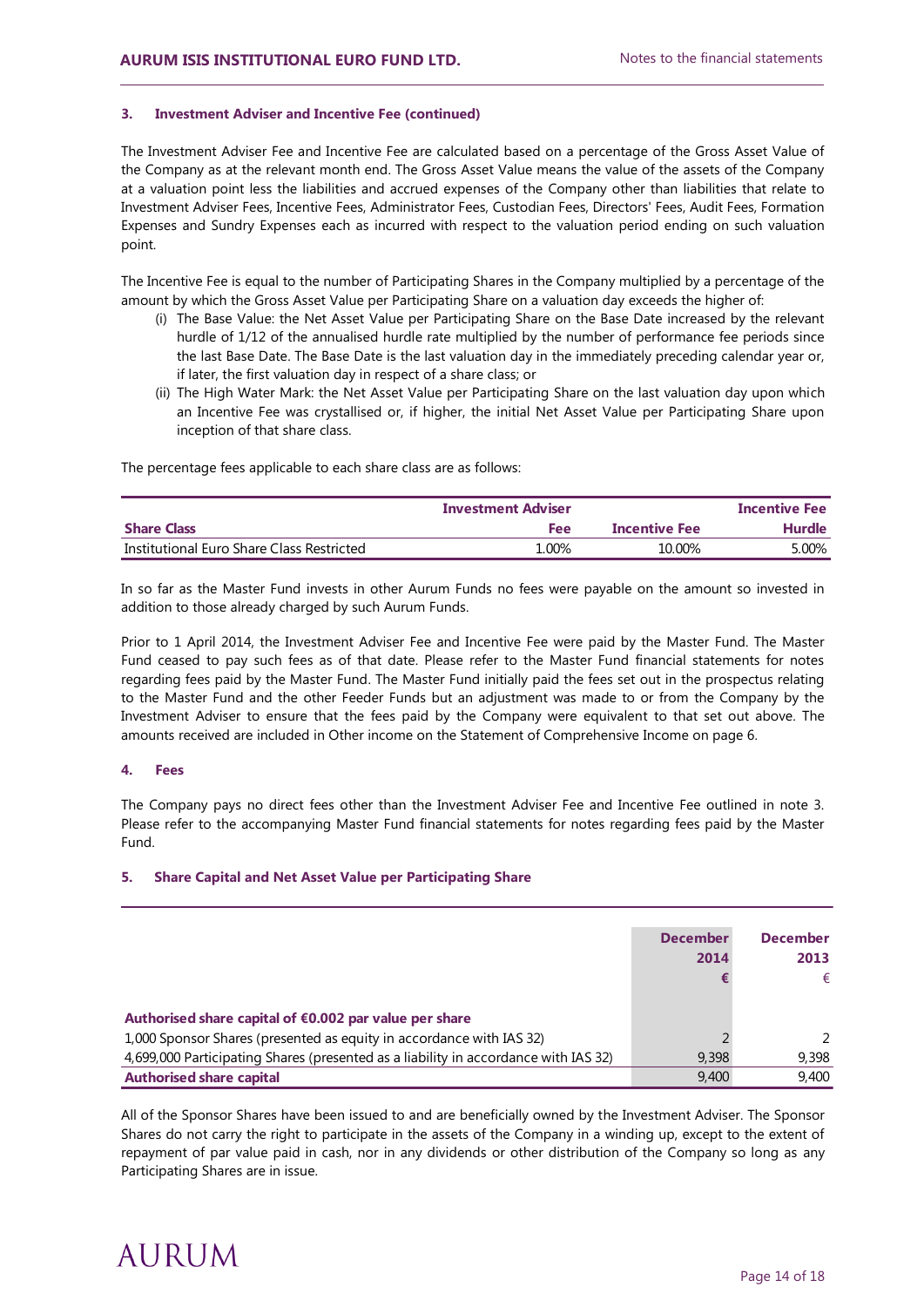# **5. Share Capital and Net Asset Value per Participating Share (continued)**

The Participating Shares are entitled to receive, to the exclusion of the Sponsor Shares, any dividends which may be declared by the Board of the Company and, upon the winding up of the Company, their par value and any surplus remaining after paying to the holders of the Sponsor Shares the par value of the Sponsor Shares (to the extent actually paid up in cash). The Sponsor Shares have the general voting powers of the Company and the holders of Participating Shares are entitled to receive notice of and attend all general meetings of the members.

|                                    | Number of<br><b>Participating Shares</b> |                                        | Number of<br><b>Participating Shares</b> |
|------------------------------------|------------------------------------------|----------------------------------------|------------------------------------------|
| Opening at 1 January 2014          |                                          | 217,488.02 Opening at 1 January 2013   | 118,949.09                               |
| Issued during the year             |                                          | 190.05 Issued during the year          | 98,538.93                                |
| <b>Closing at 31 December 2014</b> |                                          | 217,678.07 Closing at 31 December 2013 | 217,488.02                               |

The Net Asset Value per Participating Share is calculated by dividing the net assets attributable to holders of Participating Shares included in the Statement of Financial Position by the number of Participating Shares in issue at the year end.

From time to time the Master Fund may invest in Investee Funds that may be part of an Initial Public Offering ("IPO"), gains or losses related to an IPO may not be attributed to Participating Shareholders that have elected to be treated as restricted persons under US FINRA rules 5130 and 5131. Therefore, such gains or losses are attributed to Participating Share Classes designated as 'Unrestricted' as they arise on a proportional basis.

## **Statement of Changes in Sponsor and Participating Share** for the year to 31 December 2014

|                                                                                                                                    | <b>Sponsor</b><br><b>Shares</b><br>€ | <b>Institutional</b><br>Euro<br><b>Share Class</b><br><b>Restricted</b> | <b>Total</b>         |
|------------------------------------------------------------------------------------------------------------------------------------|--------------------------------------|-------------------------------------------------------------------------|----------------------|
| <b>Balance at 1 January 2014</b>                                                                                                   | 2                                    | 242, 141, 362                                                           | 242.141.364          |
| Change in net assets attributable to holders of Participating<br>Shares resulting from operations<br>Subscriptions during the year |                                      | 9,777,017<br>214,293                                                    | 9,777,017<br>214,293 |
| <b>Balance at 31 December 2014</b>                                                                                                 |                                      | 252,132,672                                                             | 252,132,674          |
| Number of Participating Shares in issue                                                                                            | n/a                                  | 217,678.07                                                              | 217,678.07           |
| <b>Net Asset Value Per Participating Share</b>                                                                                     | n/a                                  | 1.158.28                                                                | n/a                  |

|                                                               |                | <b>Institutional</b> | Euro          |  |
|---------------------------------------------------------------|----------------|----------------------|---------------|--|
|                                                               | <b>Sponsor</b> | <b>Share Class</b>   |               |  |
|                                                               | <b>Shares</b>  | <b>Restricted</b>    | <b>Total</b>  |  |
|                                                               | €              |                      | €             |  |
| <b>Balance at 1 January 2013</b>                              | 2              | 124, 261, 711        | 124, 261, 713 |  |
|                                                               |                |                      |               |  |
| Change in net assets attributable to holders of Participating |                |                      |               |  |
| Shares resulting from operations                              |                | 12,737,419           | 12,737,419    |  |
| Subscriptions during the year                                 |                | 105,142,232          | 105, 142, 232 |  |
| <b>Balance at 31 December 2013</b>                            | ∍              | 242, 141, 362        | 242, 141, 364 |  |
|                                                               |                |                      |               |  |
| Number of Participating Shares in issue                       | n/a            | 217,488.02           | 217,488.02    |  |
|                                                               |                |                      |               |  |
| <b>Net Asset Value Per Participating Share</b>                | n/a            | 1,113.35             | n/a           |  |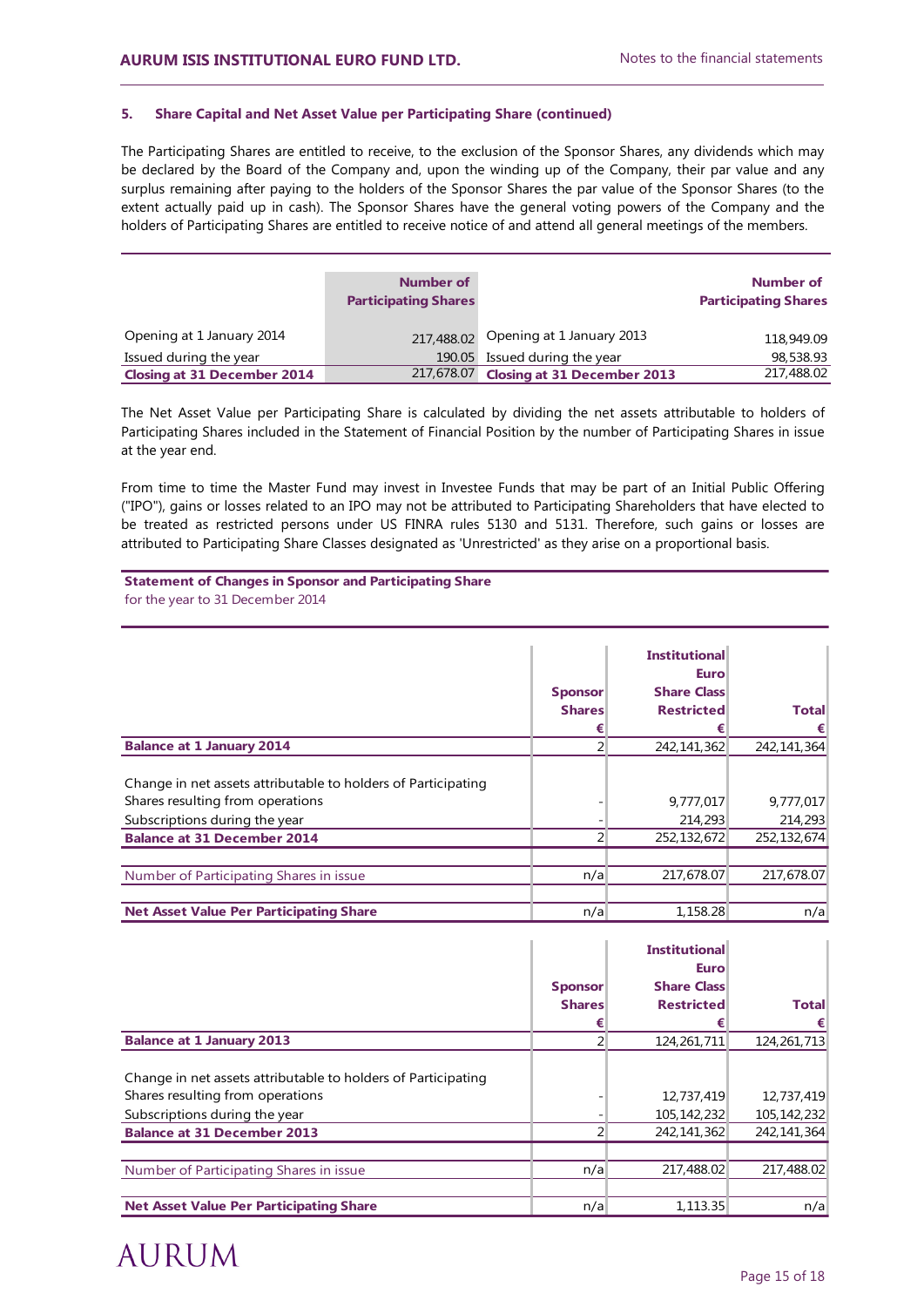# **6 Bank Overdraft**

The Company has a facility with Northern Trust Company, London Branch and any outstanding bank overdraft is secured over the portfolio of the Company. This facility was transferred from Northern Trust (Guernsey) Limited on 17 May 2014.

# **7. Related Parties**

In accordance with IAS 24 "Related Party Disclosures" the related parties to the Company are outlined below.

The Company's connected and related parties include the Directors, the Administrator, the Investment Adviser and the Custodian.

# **Directors**

Mrs T Gibbons and Mr A Hopkin are Directors of the Investment Adviser. Mr C C Morris and Mr D R Cottingham are Directors of, and directly and indirectly hold shares in, the Investment Adviser. Mr K Gundle is a Shareholder of, and is Vice President of Information with, the Investment Adviser. Mr D R Cottingham and Mr C C Morris are Directors of Global Fund Services Ltd., the Bermuda Administrator. Mr A Hopkin and Mr C C Morris are Directors of Continental Sponsors Ltd., the sponsoring broker on the Bermuda Stock Exchange.

Ms M O'Caoimh is employed by an associate of the Irish Administrator as Senior Vice President.

The Investment Adviser is also the sponsor and adviser to a number of other investment companies and the Directors of the Company and the Investment Adviser may serve as Directors of such companies.

Persons connected to the Directors, as defined under the Irish Stock Exchange listing requirements, directly and indirectly own all of the Sponsor Shares of the Company. At 31 December 2014, Directors and persons so connected did not directly or indirectly hold Participating Shares in the Company (2013: Nil).

# **8. Financial Instruments and Risk Exposure**

The Company invests all its assets, other than currency hedging, into the Master Fund which is exposed to market risk, credit risk and liquidity risk arising from the financial instruments it holds. These risks are explained in the financial statements of the Master Fund which are attached. Financial instruments include investments, cash, interest receivable, dividends receivable, subscriptions receivable, bank overdrafts, accrued expenses, redemptions payable and Participating Shares presented as financial liabilities. The carrying value of these financial instruments in the financial statements approximates their fair value. For the year ended 31 December 2014 all other assets and liabilities, other than investments at fair value, whose carrying amounts approximate fair value would have been considered to be classified within Level 2 of the fair value hierarchy if such classification was required.

The Master Fund and the Feeder Funds operate as an integrated structure whereby the Feeder Funds invest solely into the Master Fund except in respect of currency hedging. Total subscriptions made by the Company into the Master Fund during the year were €5,162,734 (2013: €117,896,049) and total redemptions made by the Company out of the Master Fund during the year were €26,522,800 (2013: €3,168,682).

As at 31 December 2014, and 31 December 2013, the Company had no capital commitment obligations and no amounts were due from the Company for unsettled purchases. The Company invests into the Master Fund by purchasing the Master Fund's redeemable Participating Shares. The Master Fund allows redemption of these shares on a monthly basis with a 90 day notification period. Movements in the fair value of the Master Fund's portfolio and corresponding movements in the fair value of the Company may expose the Company to a profit or loss.

The Company is exposed to currency risk in pursuit of its investment objective, set out in note 1 'General'. The currency risk is managed on a monthly basis using Forward Foreign Exchange Contracts.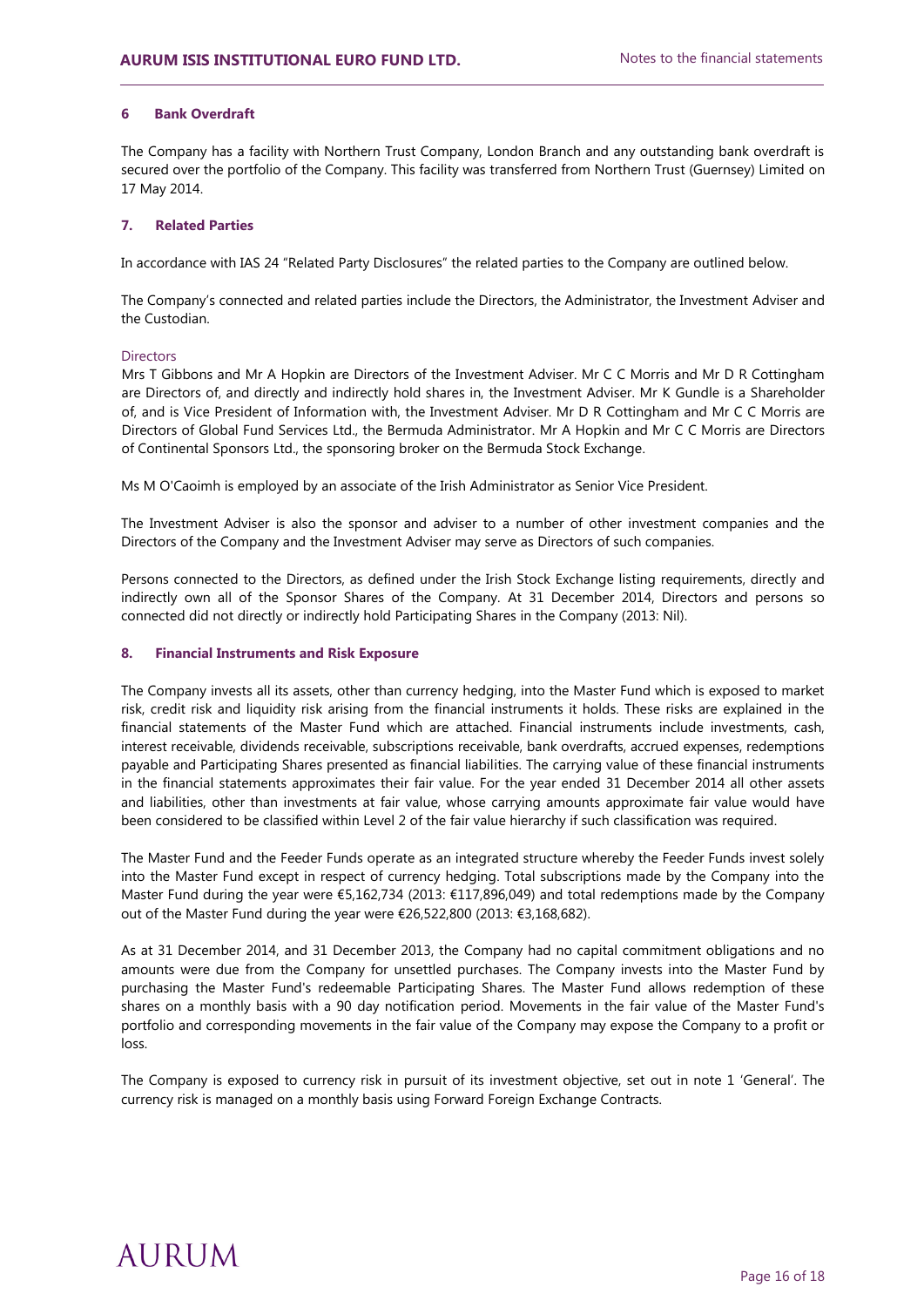# **8. Financial Instruments and Risk Exposure (continued)**

At the Statement of Financial Position date there was a net exposure to currency risk:

| As at 31 December 2014 |                             |                                  |                                                   |                   |
|------------------------|-----------------------------|----------------------------------|---------------------------------------------------|-------------------|
| Currency               | <b>Monetary Assets</b><br>€ | <b>Monetary Liabilities</b><br>€ | Forward Foreign<br><b>Exchange Contracts</b><br>€ | Net Exposure<br>€ |
| US dollar              | 260, 558, 163               | (3,278,059)                      | (255, 942, 028)                                   | 1,338,076         |
| As at 31 December 2013 |                             |                                  |                                                   |                   |
|                        |                             |                                  | Forward Foreign                                   |                   |

| Currency  | <b>Monetary Assets</b> | <b>Monetary Liabilities</b> | Forward Foreign<br><b>Exchange Contracts</b> | Net Exposure |
|-----------|------------------------|-----------------------------|----------------------------------------------|--------------|
| US dollar | 240,545,816            | $\overline{\phantom{a}}$    | (238, 674, 541)                              | 1,871,275    |

## **9. Net Forward Foreign Exchange Contracts**

As at 31 December 2014, the Company had entered into and not closed Forward Foreign Exchange Contracts to hedge the value of the Company's portfolio. The contracts were with the Custodian.

| Open Forward Foreign Currency Transactions at 31 December 2014 |                        |                      |                      |               |
|----------------------------------------------------------------|------------------------|----------------------|----------------------|---------------|
|                                                                |                        |                      |                      | Unrealised    |
|                                                                |                        |                      |                      | Gain/(loss)   |
| <b>Currency Sold</b>                                           | <b>Currency Bought</b> | <b>Currency Rate</b> | <b>Maturity Date</b> | €             |
|                                                                |                        |                      |                      |               |
| € 523,497                                                      | US\$                   | 0.8005               | 31 January 2015      | 14.170        |
| US\$ 103,781,643                                               | €                      | 1.2169               | 31 March 2015        |               |
| €790,852                                                       | US\$                   | 0.8222               | 31 January 2015      |               |
| € 790,793                                                      | US\$                   | 0.8222               | 28 February 2015     |               |
| US\$ 104,743,500                                               | €                      | 1.2495               | 28 February 2015     | (2, 287, 425) |
| US\$ 105,397,426                                               | €                      | 1.2548               | 31 January 2015      | (2,663,726)   |
|                                                                |                        |                      |                      |               |

(4,936,981)

| <b>Open Forward Foreign Currency Transactions at 31 December 2013</b> |                        |                      |                      |            |
|-----------------------------------------------------------------------|------------------------|----------------------|----------------------|------------|
|                                                                       |                        |                      |                      | Unrealised |
|                                                                       |                        |                      |                      | Gain       |
| <b>Currency Sold</b>                                                  | <b>Currency Bought</b> | <b>Currency Rate</b> | <b>Maturity Date</b> | €          |
|                                                                       |                        |                      |                      |            |
| US\$ 106,634,665                                                      | €                      | 1.3662               | 31 January 2014      | 634,099    |
| US\$ 1,791,577                                                        | €                      | 1.3606               | 31 January 2014      | 16,003     |
| US\$ 108.426.242                                                      | €                      | 1.3607               | 28 February 2014     | 963.792    |
| US\$ 1,156,533                                                        | €                      | 1.3774               | 28 February 2014     |            |
| US\$ 109,582,774                                                      | €                      | 1.3774               | 31 March 2014        |            |
| US\$ 1,156,533                                                        | €                      | 1.3774               | 31 January 2014      |            |
|                                                                       |                        |                      |                      | 1,613,894  |

# **10. Fair Value Measurement**

The fair value hierarchy prioritises the inputs to valuation techniques used to measure fair value. The categorisation of assets and liabilities within the hierarchy is explained in note 11 of the Master Fund's notes to the financial statements.